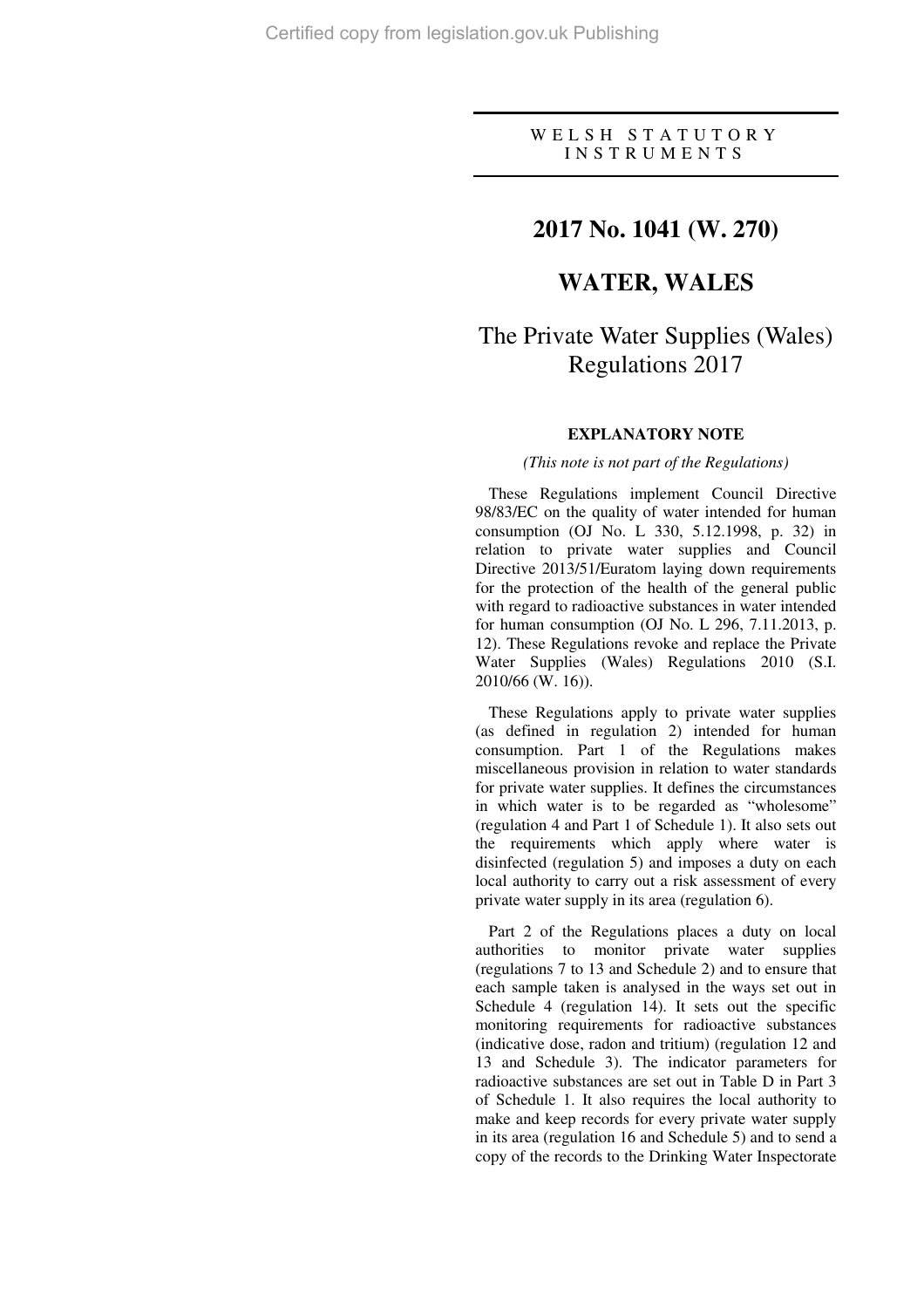and upon request, to the Welsh Ministers (regulation 16).

Part 3 of the Regulations sets out the procedures to be followed if the water is not wholesome, or it constitutes a potential danger to human health. It requires local authorities to provide information to those people likely to consume the water (regulation 17) and to carry out an investigation (regulation 18). If the cause of the unwholesome water is in the pipework within a domestic premises, local authorities must offer advice on measures necessary for the protection of human health. Local authorities may, in defined circumstances, grant a time-limited authorisation of different standards (regulation 19).

Part 4 of the Regulations requires a notice to be served on the "relevant person" (as defined in regulation 2) if any supply constitutes a potential danger to human health (regulation 20) and makes provision for appeals and penalties in connection with such notices (regulations 21 and 22).

Part 5 of the Regulations makes provision for the payment of fees (regulation 23 and Schedule 6), revocations (regulation 24) and consequential amendments (regulation 25). It also contains transitional provisions (regulation 26).

The Welsh Ministers' Code of Practice on the carrying out of Regulatory Impact Assessments was considered in relation to these Regulations. As a result, a regulatory impact assessment has been prepared as to the likely costs and benefits of complying with these Regulations. A copy can be obtained from the Welsh Government, Cathays Park, Cardiff, CF10 3NQ.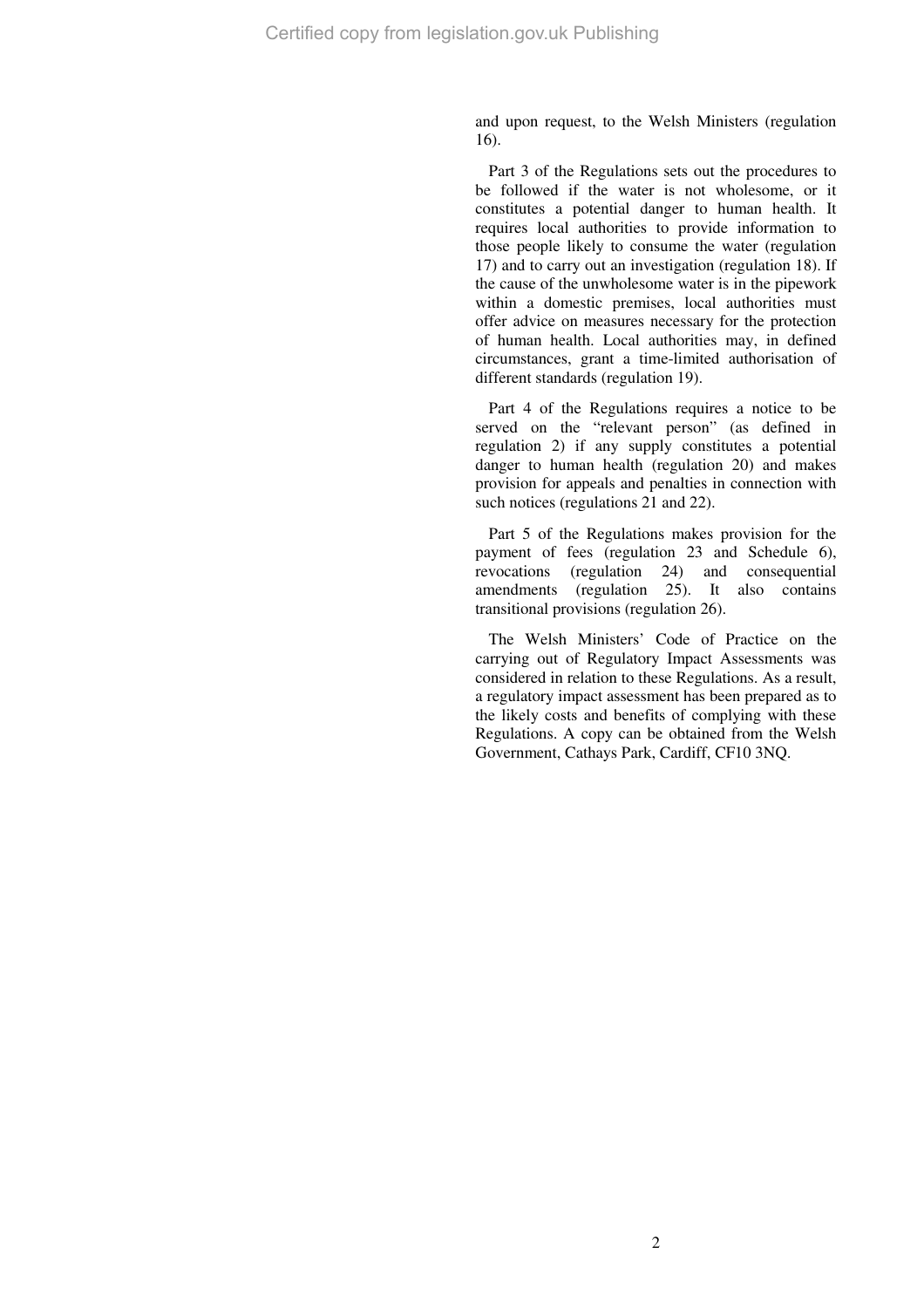# W E L S H S T A T U T O R Y I N S T R U M E N T S

# **2017 No. 1041 (W. 270)**

# **WATER, WALES**

# The Private Water Supplies (Wales) Regulations 2017

 $\overline{a}$ 

*Made 25 October 2017* 

*Laid before the National Assembly for Wales 30 October 2017* 

*Coming into force 20 November 2017* 

The Welsh Ministers are designated(**1**) for the purposes of section 2(2) of the European Communities Act 1972(**2**) in relation to the quality of water intended for domestic purposes or for use in food production undertaking.

The Welsh Ministers have carried out the consultation required by Article 9 of Regulation (EC) No. 178/2002 of the European Parliament and of the Council laying down the general principles of food law, establishing the European Food Safety Authority and laying down procedures in matters of food safety(**3**).

<sup>(</sup>**1**) S.I. 2004/3328, as amended by S.I. 2005/850, S.I. 2007/1349, S.I. 2008/301, S.I. 2012/1759 and S.I. 2014/1362. The functions conferred on the National Assembly for Wales by means of that Order are now exercisable by the Welsh Ministers by virtue of section 162 of and paragraphs 28 and 30 of Schedule 11 to the Government of Wales Act 2006 (c. 32).

<sup>(</sup>**2**) 1972 c. 68; section 2(2) was amended by section 27(1)(a) of the Legislative and Regulatory Reform Act 2006 (c. 51) and by Part 1 of the Schedule to the European Union (Amendment) Act 2008 (c. 7).

<sup>(</sup>**3**) OJ No. L 31, 1.2.2002, p. 1, as last amended by Regulation (EU) No. 652/2014 (OJ No. L 189, 27.6.14, p. 1).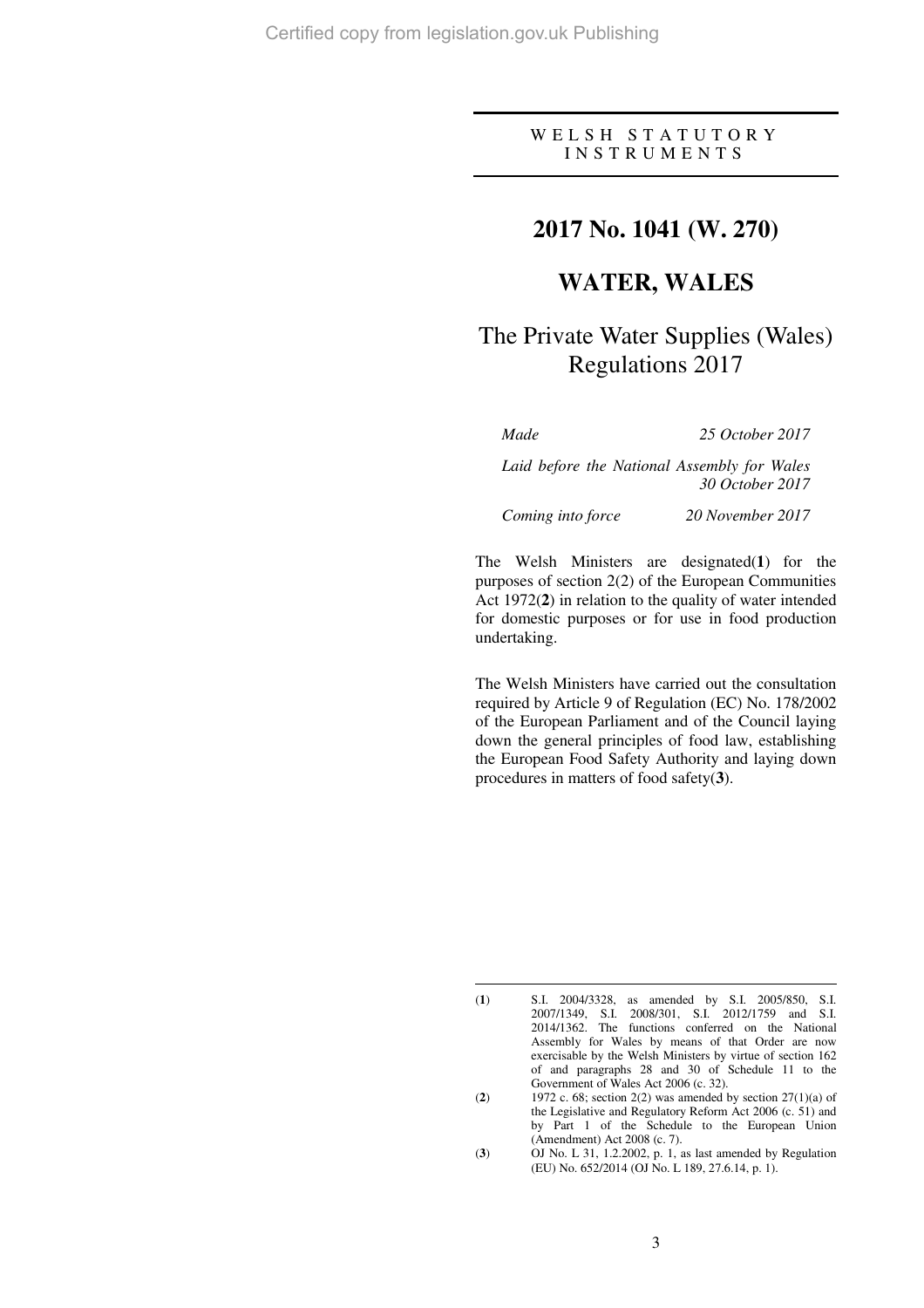The Welsh Ministers make these Regulations in exercise of the powers conferred by section 2(2) of the European Communities Act 1972 and sections 67, 77(3) and (4) and 213(2) of the Water Industry Act 1991(**1**) .

# PART 1

#### Water standards

#### **Title, application and commencement**

**1.** The title of these Regulations is the Private Water Supplies (Wales) Regulations 2017; they apply in relation to Wales and come into force on 20 November 2017.

#### **Interpretation**

**2.** In these Regulations—

"the Act" ("*y Ddeddf*") means the Water Industry Act 1991;

 $\overline{a}$ 

<sup>(</sup>**1**) 1991 c. 56. The functions of the Secretary of State under section 67 were transferred to the National Assembly for Wales ("the Assembly") (a) for the making of regulations concerning water supplied using the supply system of a water undertaker, in relation to the supply system of any water undertaker whose area is wholly or mainly in Wales and (b) for the making of regulations concerning water supplied other than using the supply system of a water undertaker, in relation to Wales, by article 2 of, and Schedule 1 to, the National Assembly for Wales (Transfer of Functions) Order 1999 (S.I. 1999/672) ("the 1999 Order"); the functions of the Secretary of State under section 77 of that Act were transferred to the Assembly in relation to Wales by the same provisions of the 1999 Order; the functions of the Secretary of State under section 213 (as amended by paragraph 28 of Schedule 1 to the Competition and Service (Utilities) Act 1992 (c. 43), by section 36(2) of, and paragraph 49(3) of Schedule 8 to, the Water Act 2003 (c. 37) and by section 56 of, and paragraph 119(4) of Schedule 7 to, the Water Act  $2014$  (c. 21))) of that Act were exercisable by the Assembly to the same extent as the powers to which that section applies were made exercisable by the Assembly by virtue of the same provision of the 1999 Order: *see* the entry in Schedule 1 to the 1999 Order for the Act as substituted by paragraph (e) of Schedule 3 to the National Assembly for Wales (Transfer of Functions) Order 2000 (S.I. 2000/253) and amended by section 100(2) of the Water Act 2003 (c. 37); there are other amending instruments but none are relevant. References in Schedule 1 to the 1999 Order to specific sections of the Act are treated by section 100(6) of the Water Act 2003 as referring to those sections as amended by the Water Act 2003. *See* section 219(4A) of the Act as inserted by section 101(1) of, and paragraphs 2 and 50 of Schedule 8 to, the Water Act 2003 for the definition of "supply system". By virtue of section 162 of, and paragraph 30 of Schedule 11 to, the Government of Wales Act 2006, the functions conferred on the Assembly are now exercisable by the Welsh Ministers.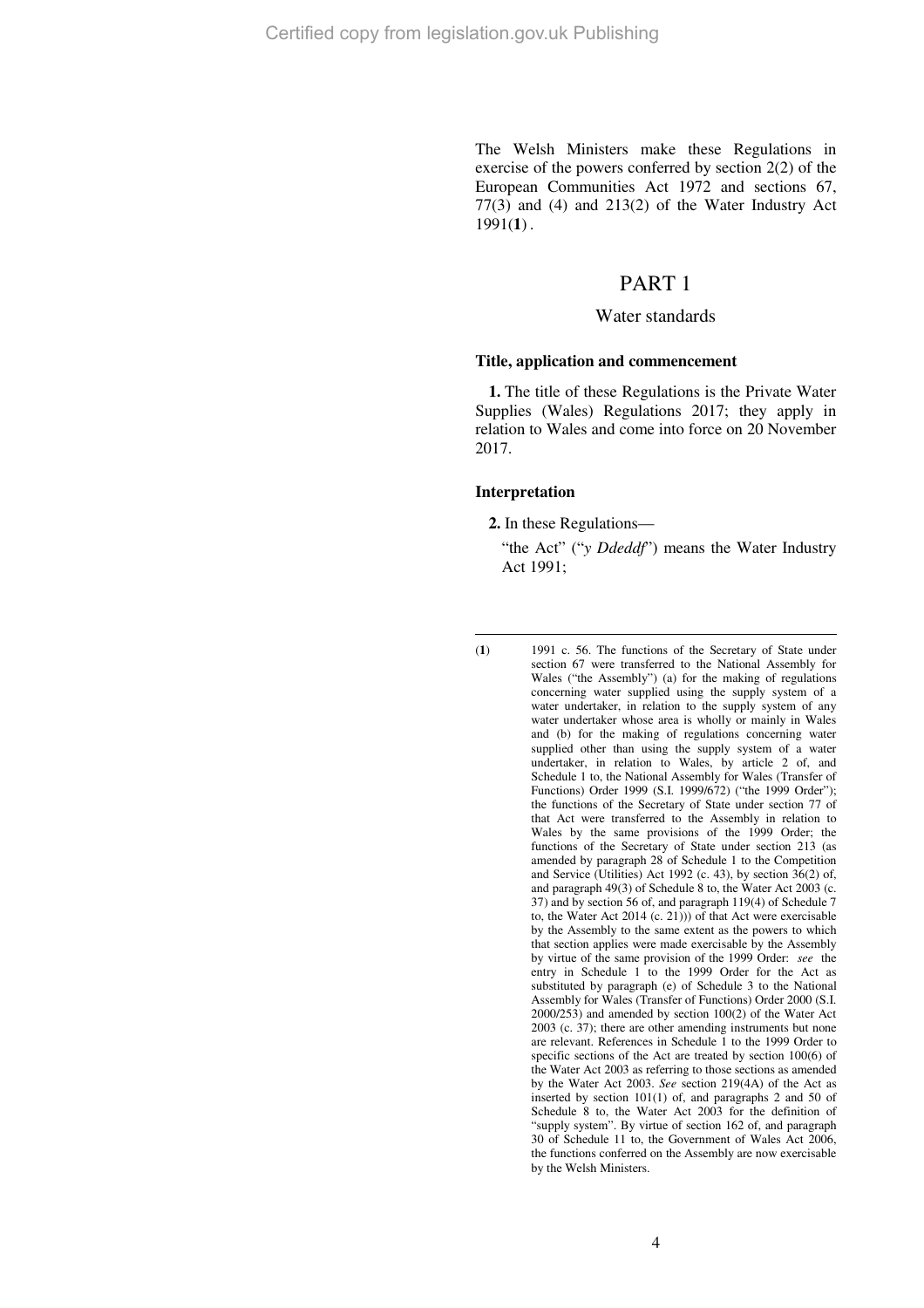"the 2010 Regulations" ("*Rheoliadau 2010*") means the Private Water Supplies (Wales) Regulations 2010(**1**);

"the Chief Inspector of Drinking Water" ("*y Prif Arolygydd Dŵr Yfed*") means the person designated by the Welsh Ministers under section 86(1B) of the Act (assessors for the enforcement of water quality)(**2**);

"consumer" ("*defnyddiwr*") mean a person to whom a private water supply is provided for human consumption purposes;

"disinfection" ("*diheintio*") means a process of water treatment to remove, or render harmless to human health, every pathogenic micro-organism and pathogenic parasite that would otherwise be present in the water;

"domestic tenancy" ("*tenantiaeth ddomestig*") has the same meaning as in section 2 of the Housing (Wales) Act 2014 (meaning of key terms)(**3**);

"indicative dose" ("*dos dangosol*") means the committed effective dose for 1 year of ingestion resulting from all the radionuclides whose presence has been detected in a supply of water intended for human consumption, of natural and artificial origin, excluding tritium, potassium−40, radon and short-lived radon decay products;

"monitoring for Group A parameters" ("*monitro ar gyfer paramedrau Grŵp A*") has the meaning given in paragraph 1 of Schedule 2;

"monitoring for Group B parameters" ("*monitro ar gyfer paramedrau Grŵp B*") has the meaning given in paragraph 3 of Schedule 2;

"NTU" ("*NTU*") means Nephelometric Turbidity Unit;

"parameter" ("*paramedr*") means a property, element, organism or substance listed in the first column of the Tables in the Schedule 1 as read, where appropriate, with the notes to that Schedule and those Tables;

"prescribed concentration or value" ("*crynodiad neu werth rhagnodedig*") in relation to any parameter, means the maximum or minimum concentration or value specified in relation to that parameter in the Tables in Schedule 1 as measured by reference to the unit of measurement so specified, and as read, where appropriate, with the notes to that Schedule and those Tables;

 $\overline{a}$ (**1**) S.I. 2010/66 (W. 16), as amended by S.I. 2010/147 (W. 22), S.I. 2010/1384 (W. 123), S.I. 2013/235, S.I. 2015/1867 (W. 274), S.I. 2016/411 (W. 129), and S.I. 2017/506.

<sup>(</sup>**2**) Section 86(1B) was inserted by section 57(3) of the Water Act 2003 (c. 37).

<sup>(</sup>**3**) 2014 anaw 7.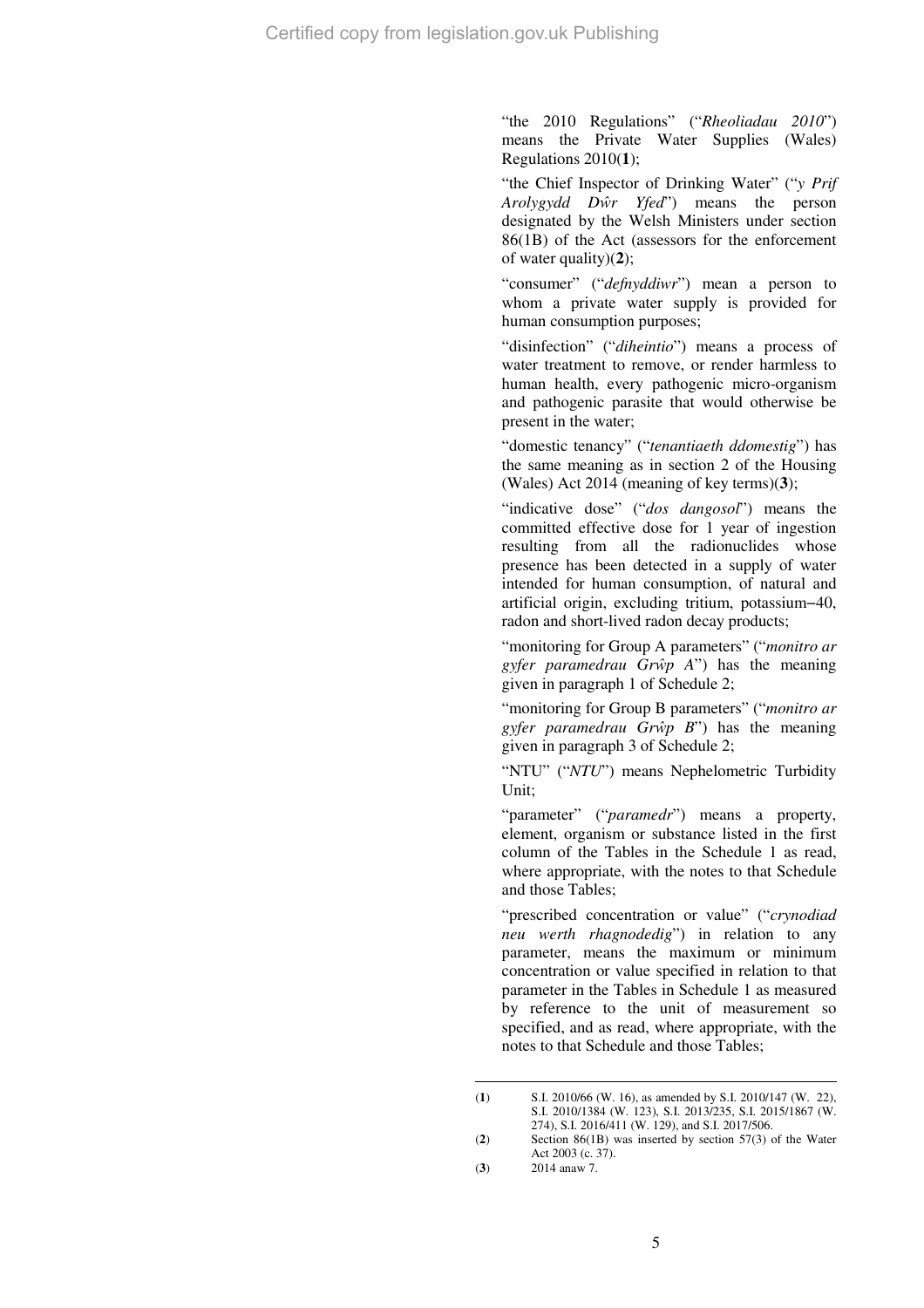"private water supply" ("*cyflenwad dŵr preifat*") means a supply of water other than a supply provided directly by a water undertaker(**1**) or water supply licensee(**2**), and which is comprised of all physical assets from the point of abstraction to the point of use, including associated pipes, fittings and tanks;

"relevant person" ("*person perthnasol*") means—

- (a) the owner and occupier (who may be the same or different persons) of premises which are supplied with water for domestic or food production purposes by means of a private water supply;
- (b) the owner and occupier (who may be the same or different persons) of land on which any part of the supply is situated;
- (c) any other person who exercises powers of management or control in relation to that supply;

"risk assessment" ("*asesiad risg*") means a risk assessment carried out under regulation 6.

#### **Scope**

 $\overline{a}$ 

**3.**—(1) These Regulations apply in relation to private water supplies intended for human consumption; and for these purposes "water intended for human consumption" means—

- (a) all water either in its original state or after treatment, intended for drinking, cooking, food preparation or other domestic purposes, regardless of its origin and whether it is supplied from a distribution network, from a tanker, or in bottles or containers;
- (b) all water used in any food production undertaking for the manufacture, processing, preservation or marketing of products or substances intended for human consumption unless, in accordance with Regulation (EC) No. 852/2004 of the European Parliament and of the Council on the hygiene of foodstuffs(**3**), the competent authority(**4**) is satisfied that the quality of the water cannot affect the wholesomeness of the foodstuff in its finished form.

(2) These Regulations do not apply in relation to—

<sup>(</sup>**1**) *See* section 6 of the Act for the meaning of "water undertaker".

<sup>(</sup>**2**) *See* section 17A of the Act for the meaning of "water supply licensee". Section 17A was substituted by section 1(1) of the Water Act 2014 (c. 21).

<sup>(</sup>**3**) OJ No. L 139, 30.4.2004, p. 1 as last amended by Regulation (EC) No. 219/2009 (OJ No. L 87, 31.3.2009, p. 109).

<sup>(</sup>**4**) The competent authority for the purpose of this Regulation is the Food Standards Agency; *see* S.I. 2006/31 (W. 5).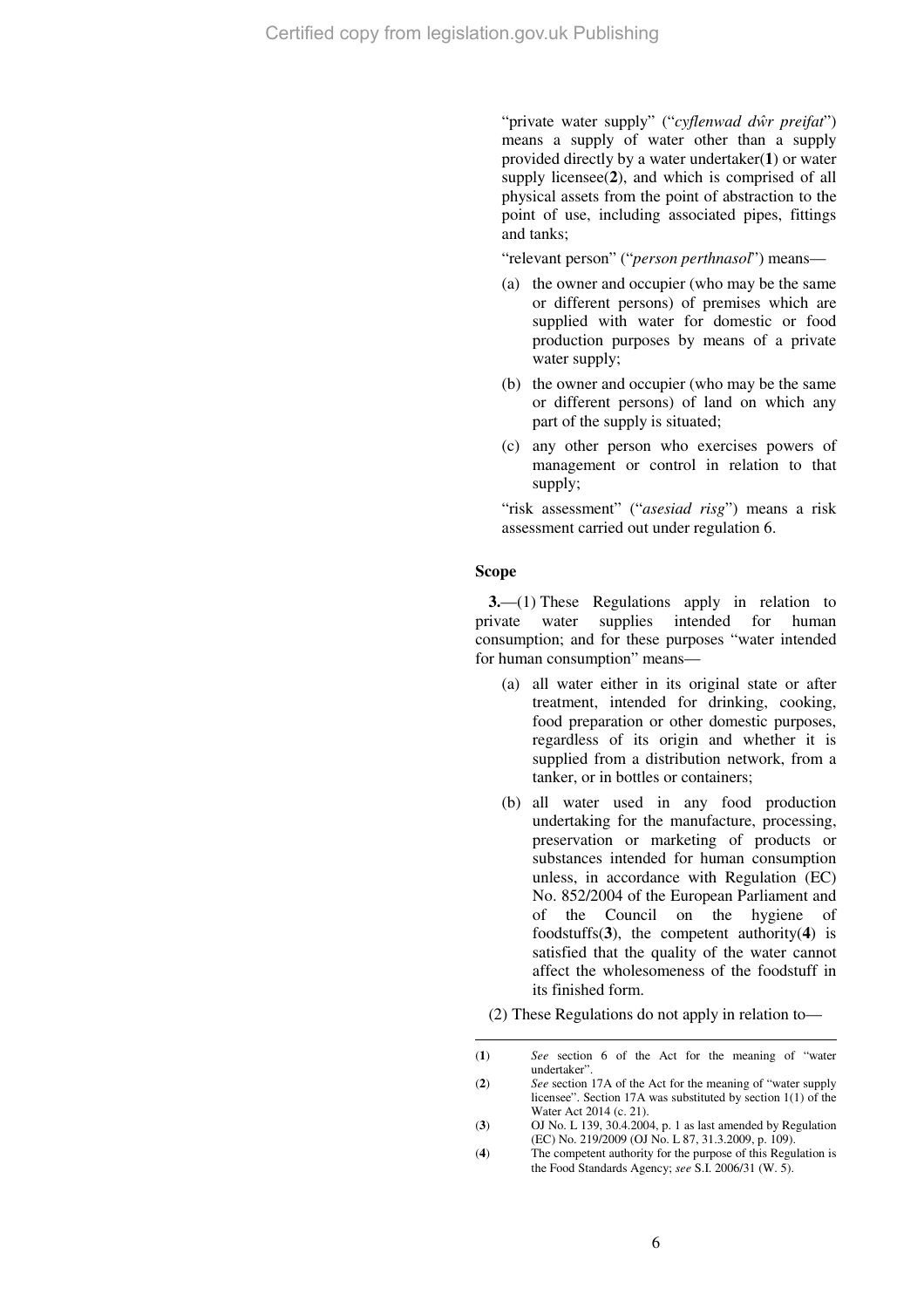- (a) water to which the Natural Mineral Water, Spring Water and Bottled Drinking Water (Wales) Regulations 2015(**1**) apply;
- (b) water that is a medicinal product within the meaning of the Medicines Act 1968(**2**);
- (c) water used solely for washing a crop after it has been harvested and that does not affect the fitness for human consumption of the crop or of any food or drink derived from the crop.

## **Wholesomeness**

**4.**—(1) A private water supply is to be regarded as wholesome if all the following conditions are met—

- (a) it does not contain any micro-organism, parasite or substance, alone or in conjunction with any other substance, at a concentration or value that would constitute a potential danger to human health;
- (b) it complies with the prescribed concentration or value for each parameter; and
- (c) the water satisfies the formula "[nitrate]/50 + [nitrite]/3  $\leq$  1", where the square brackets signify the concentrations in mg/1 for nitrate (NO3) and nitrite (NO2).

(2) A reference in these Regulations to water being unwholesome means the requirements in paragraph (1) not being met.

#### **Use of products or substances in private water supplies and disinfection arrangements**

**5.**—(1) Any product or substance used in the preparation or distribution of a private water supply, or impurities associated with such products or substances, must not be present in water at the point of use at levels that would make it unwholesome or constitute a potential danger to human health.

(2) Where disinfection forms part of the preparation or distribution of water, the relevant person must—

- (a) design, operate and maintain the disinfection process so as to keep the presence of disinfection by-products as low as possible without compromising the effectiveness of the disinfection process;
- (b) ensure that the effectiveness of the disinfection process is maintained;
- (c) keep records of the maintenance and monitoring which have been undertaken in

 $\overline{a}$ 

<sup>(</sup>**1**) S.I. 2015/1867 (W. 274).<br>(**2**) 1968 c. 67.

<sup>(</sup>**2**) 1968 c. 67.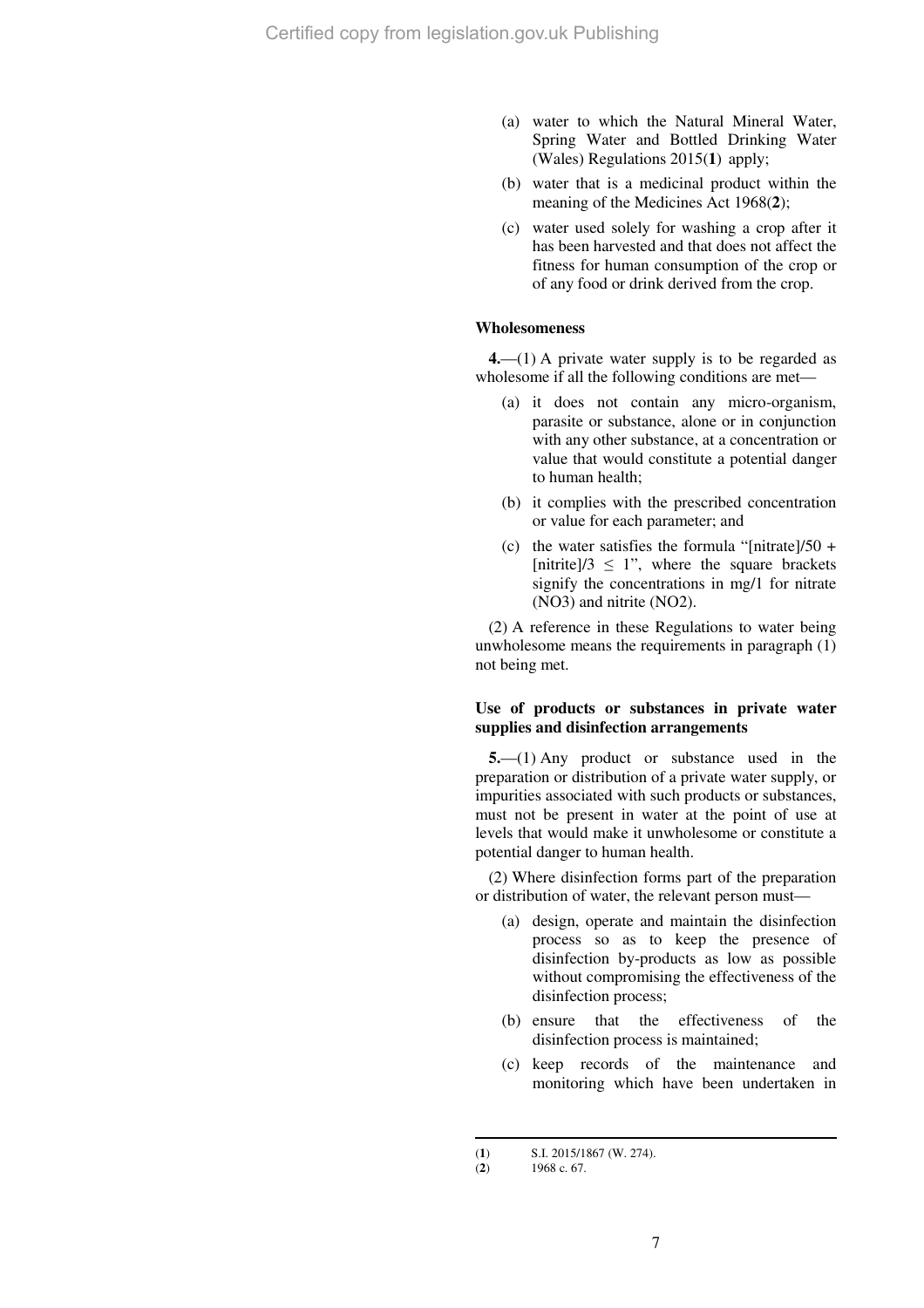order to verify the effectiveness of the disinfection process; and

(d) keep copies of those records available for inspection by the local authority, for a period of 5 years.

#### **Requirement to carry out a risk assessment**

**6.**—(1) A local authority(**1**) must carry out a risk assessment for every private water supply in its area and review and update that risk assessment every 5 years (or earlier if it considers that the existing risk assessment is inadequate).

(2) In the case of a supply provided to a single dwelling, the duty in paragraph (1) applies only where that supply is provided as part of a commercial or public activity or as part of a domestic tenancy.

(3) In the case of a supply provided to a single dwelling not falling within paragraph (2), a local authority must carry out a risk assessment if requested to do so by the owner or occupier of that dwelling.

(4) A risk assessment must—

- (a) establish whether there is a significant risk of supplying water that would constitute a potential danger to human health;
- (b) satisfy the requirements of the Security of Drinking Water Supply Guidelines for Risk and Crisis Management(**2**); and
- (c) take into account the results from the monitoring programmes established by the second paragraph of Article 7(1) of Directive 2000/60/EC of the European Parliament and of the Council(**3**).

(5) A local authority must within 12 months of having carried out a risk assessment provide the Welsh Ministers with a summary of the results of that assessment.

# PART 2

#### Monitoring

#### **Monitoring**

 $\overline{a}$ 

**7.**—(1) A local authority must monitor all private water supplies in its area in accordance with this Part

<sup>(</sup>**1**) *See* section 219 of the Act (as amended by paragraph 2(2) of Schedule 11 to the Local Government (Wales) Act 1994 (c. 19)) for the meaning of "local authority".

<sup>(2)</sup> EN 15975-2.<br>
(3) OJ No. L

<sup>(</sup>**3**) OJ No. L 327, 22.12.2000, p. 1, as last amended by Commission Directive 2014/101/EU (OJ No. L 311, 31.10.2014, p. 32).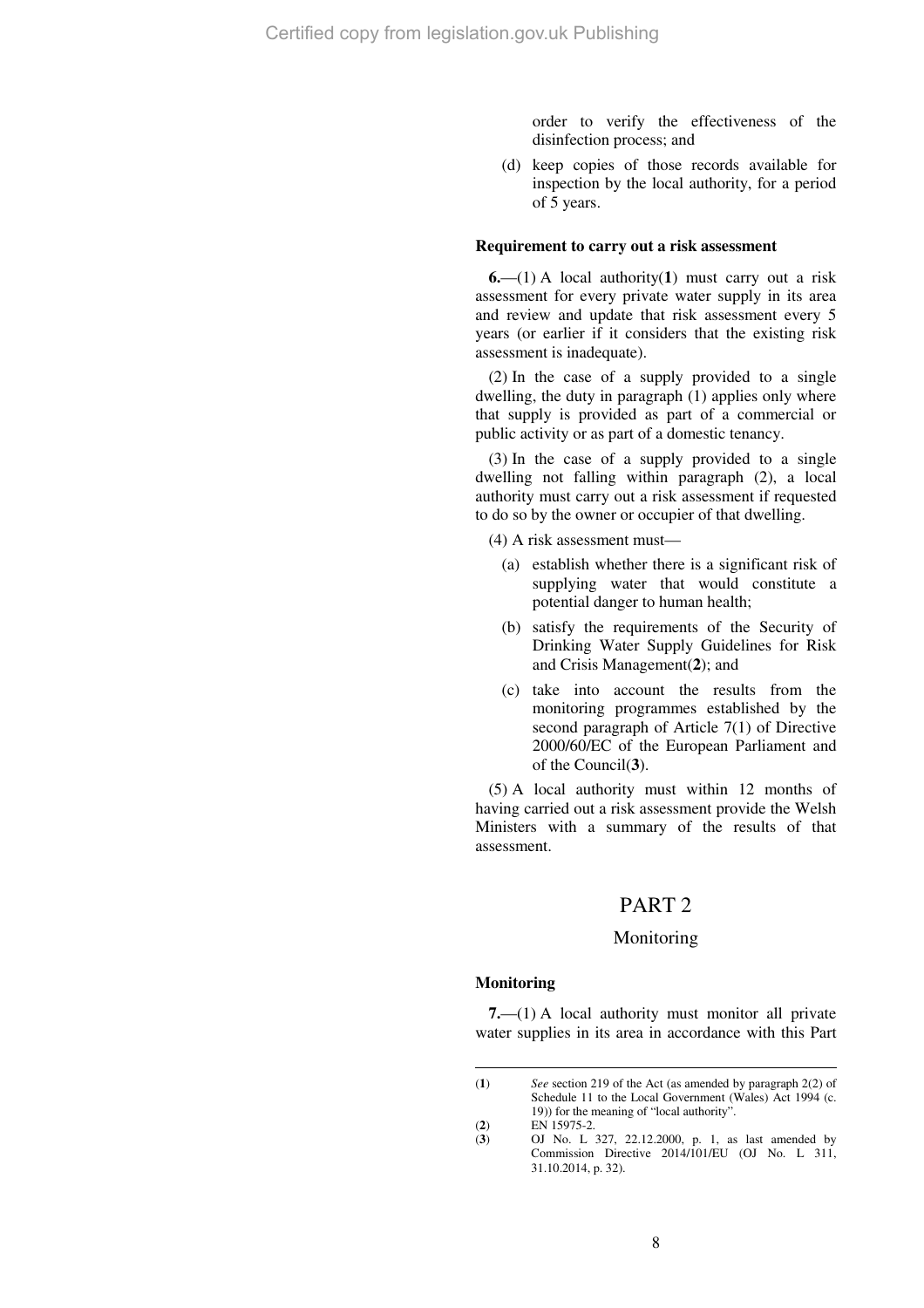when carrying out its duties under section 77(1) of the Act (general functions of local authorities in relation to water quality).

(2) The local authority must discharge the obligation in paragraph (1) by establishing a monitoring programme which consists of either—

- (a) the collection and analysis of discrete water samples;
- (b) measurement recorded by a continuous monitoring process; or
- (c) a combination of the methods in subparagraphs (a) and (b).

(3) Monitoring programmes may include either or both of—

- (a) inspections of records of the functionality and maintenance status of equipment:
- (b) inspections of the catchment area, water abstraction, treatment, storage and distribution infrastructure.

#### **Further distribution of supplies from water undertakers or water supply licensees**

**8.** Where water is supplied by a water undertaker or a water supply licensee and is then further distributed by a person other than a water undertaker or a water supply licensee, the local authority must carry out any monitoring which the risk assessment shows to be necessary.

#### **Large supplies and supplies as part of a commercial or public activity**

**9.**—(1) This regulation applies to a private water supply, other than that specified in regulation 8, that—

- (a) supplies an average daily volume of water of 10m3 or more; or
- (b) supplies water as part of a commercial or public activity.

(2) The local authority must monitor a private water supply falling within this regulation in accordance with Schedule 2 and carry out any additional monitoring that the risk assessment shows to be necessary.

# **Supplies to a single dwelling**

**10.**—(1) This regulation applies to a private water supply to a single dwelling not used as part of a commercial or public activity (in which case regulation 9 applies) or as part of a domestic tenancy (in which case regulation 11 applies).

(2) Where this regulation applies, the local authority—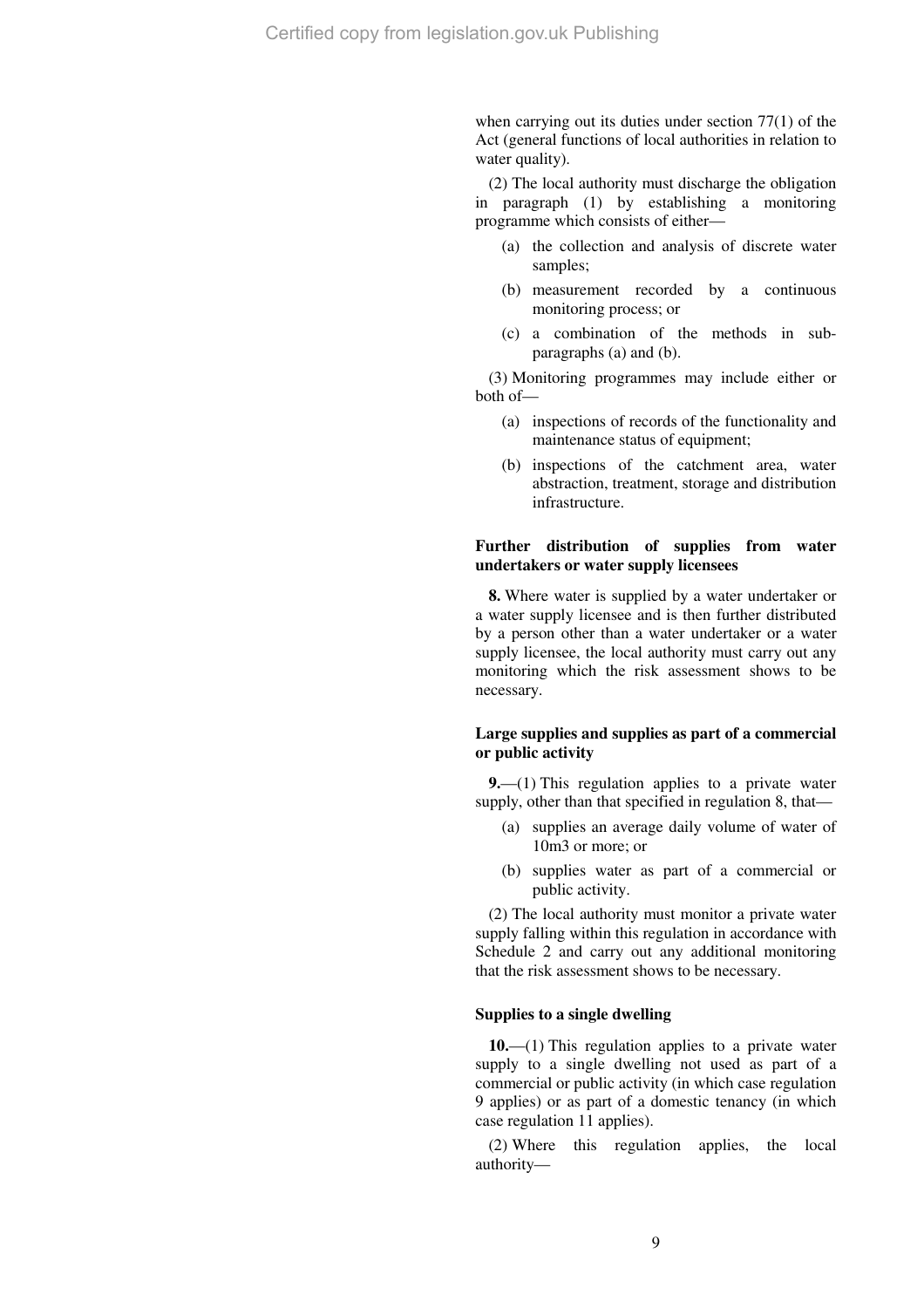- (a) may monitor the supply in accordance with the requirements in regulation  $11(1)$ ; and
- (b) must do so if requested to do so by the owner or occupier of that dwelling.

#### **Other private supplies including supplies as part of a domestic tenancy**

**11.**—(1) In the case of a private water supply not covered by regulation 8, 9 or 10, the local authority must monitor for—–

- (a) conductivity;
- (b) enterococci;
- (c) *Escherichia coli (E. coli)*;
- (d) hydrogen ion concentration;
- (e) turbidity;
- (f) any parameter in Part 1 or 2 of Schedule 1 identified in the risk assessment as being at risk of not complying with the concentrations or values in those Parts of that Schedule; and
- (g) anything else identified in the risk assessment as a potential danger to human health.

(2) The local authority must carry out the monitoring required by this regulation at least every 5 years and more frequently if the risk assessment shows this to be necessary.

#### **Monitoring of radioactive substances: general**

**12.**—(1) A local authority must monitor each private water supply in its area (other than a supply to which regulation 13 applies) for the parameters contained in the radioactive substances parameters table in accordance with this regulation and Schedule 3.

(2) In this regulation and Schedule 3, "the radioactive substances parameters table" means Table D in Part 3 of Schedule 1.

(3) Where a local authority is satisfied that a parameter in the radioactive substances parameters table is not likely to be present in a private water supply in its area in concentrations which could exceed the prescribed concentration or value for the relevant parameter in that table, the local authority may, for such a time as it sees appropriate, decide to exclude the parameter in question from the monitoring duty in paragraph (1).

(4) A decision under paragraph (3) must be made—

- (a) on the basis of representative surveys, monitoring data or other reliable information (including any risk assessment carried out in accordance with regulation 6); and
- (b) taking into account any guidance issued by the Welsh Ministers.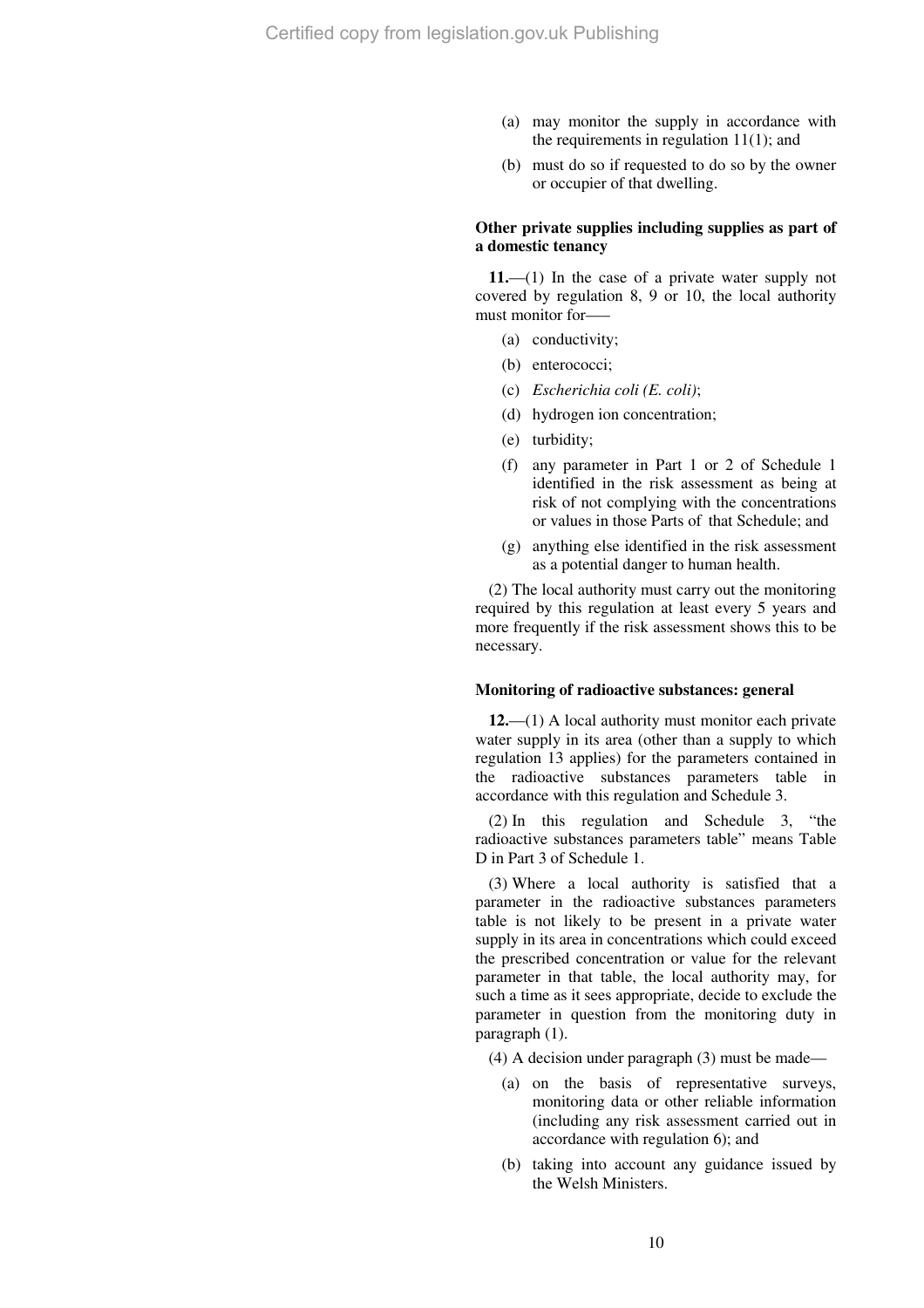(5) The local authority must provide the Welsh Ministers with the grounds for its decision under paragraph (3) and the necessary documentation supporting the decision (including the findings of any surveys, monitoring or assessments carried out in accordance with paragraph (4)(a)).

(6) The Welsh Ministers must communicate the grounds for a decision under paragraph (3) to the European Commission with the documentation provided under paragraph (5) supporting the decision.

(7) Where—

- (a) a decision has previously been made under paragraph (3), and
- (b) the local authority is no longer satisfied that the basis for the decision exists,

the exclusion from monitoring under paragraph (3) will no longer apply and the local authority must inform the Welsh Ministers in writing accordingly.

(8) In case of naturally occurring radionuclides, where previous results (including representative surveys, monitoring data or other reliable information) show that the concentration of radionuclides in a supply within a local authority's area is stable, the minimum sampling and analysis frequencies are to be decided by the local authority, and confirmed by notice in writing to the Welsh Ministers, taking into consideration the risk to human health.

## **Monitoring of radioactive substances: supplies to specified single dwellings**

**13.—**(1) This regulation applies to a private water supply to a single dwelling not provided as part of a commercial or public activity or as part of a domestic tenancy.

(2) A local authority may monitor a supply falling within paragraph (1) for the parameters contained in Table D in Part 3 of Schedule 1 in accordance with Schedule 3 and Part 3 of Schedule 4, and must do so if requested to do so by the owner or occupier.

#### **Sampling and analysis**

**14.**—(1) When a local authority monitors a private water supply it must take a sample—

- (a) if the water is supplied for domestic purposes, from a tap normally used to supply water for human consumption, and which, if there is more than one tap, is representative of the water supplied to the premises;
- (b) if the water is used in a food production undertaking, at the point at which it is used in the undertaking;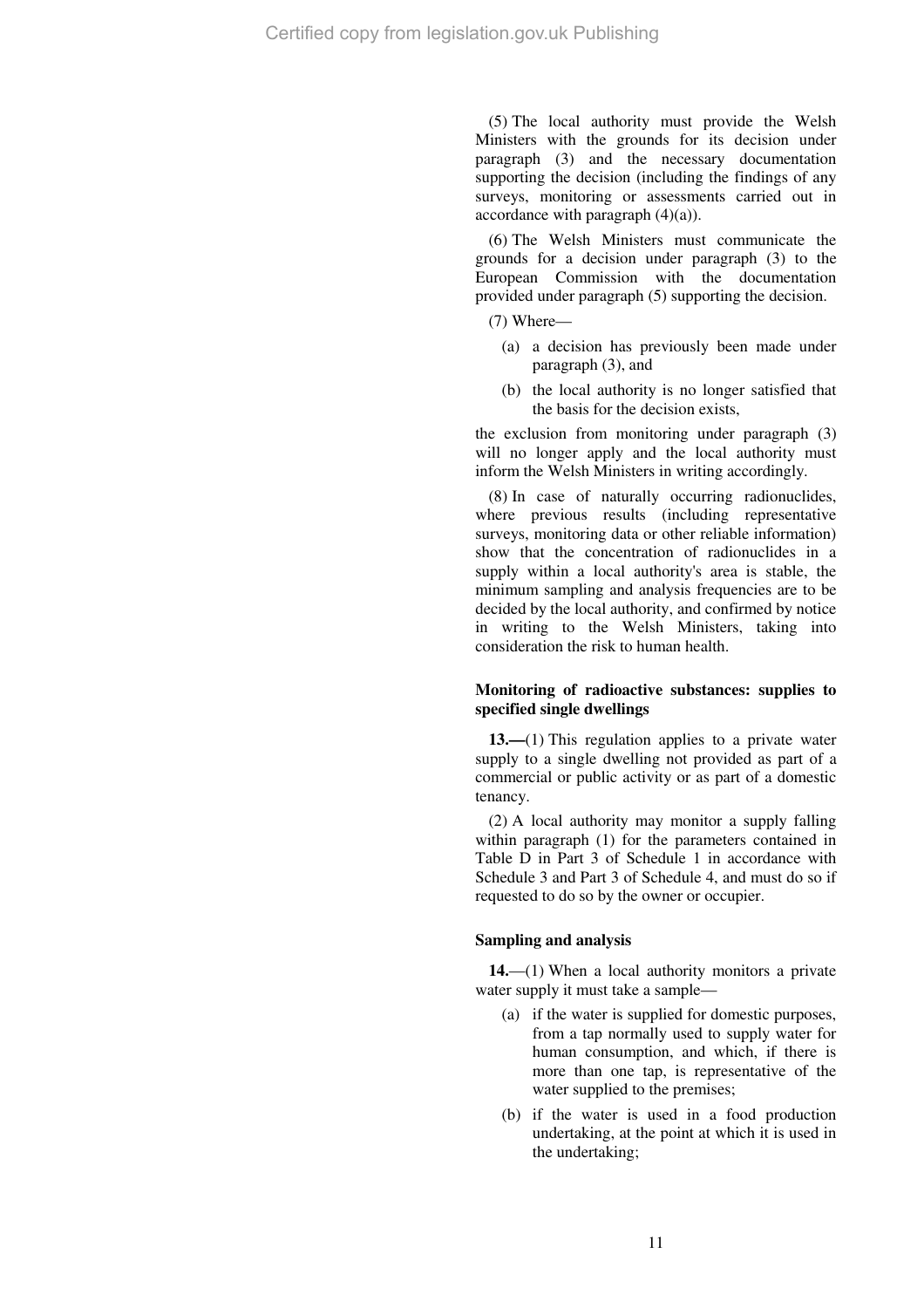- (c) if the water is supplied from a tanker, at the point at which it emerges from the tanker;
- (d) in any other case at a suitable point.

(2) A random daytime sample of one litre volume must be taken from a consumer's tap without prior flushing for the purpose of sampling for the copper, lead and nickel parameters.

(3) Sampling under this regulation—

- (a) for chemical parameters in the distribution network must be undertaken in accordance with ISO 5667-5, other than where the sample is taken from a consumer's tap;
- (b) for microbiological parameters must be undertaken in accordance with—
	- (i) EN ISO 19458 sampling purpose A in the distribution network; and
	- (ii) EN ISO 19458 sampling purpose B at the consumer's tap.

(4) The local authority must ensure that the sample is analysed in accordance with Schedule 4.

#### **New supplies**

**15.**—(1) Where a local authority becomes aware of a private water supply that is to be, or is being, used for the first time (or for the first time after being out of use for a period of 12 months or more), the requirements of regulation 6 to 14 and 16 to 19 must be complied with as soon as reasonably practicable.

(2) A private water supply must not be brought into use or used until the local authority is satisfied that the supply does not constitute a potential danger to human health.

#### **Records**

**16.**—(1) A local authority must make and keep records in respect of every private water supply in its area in accordance with Schedule 5.

(2) By 31 January of every year, a local authority must—

- (a) send the Chief Inspector of Drinking Water a copy of the records referred to in paragraph (1); and
- (b) upon request, send the Welsh Ministers a copy of those records.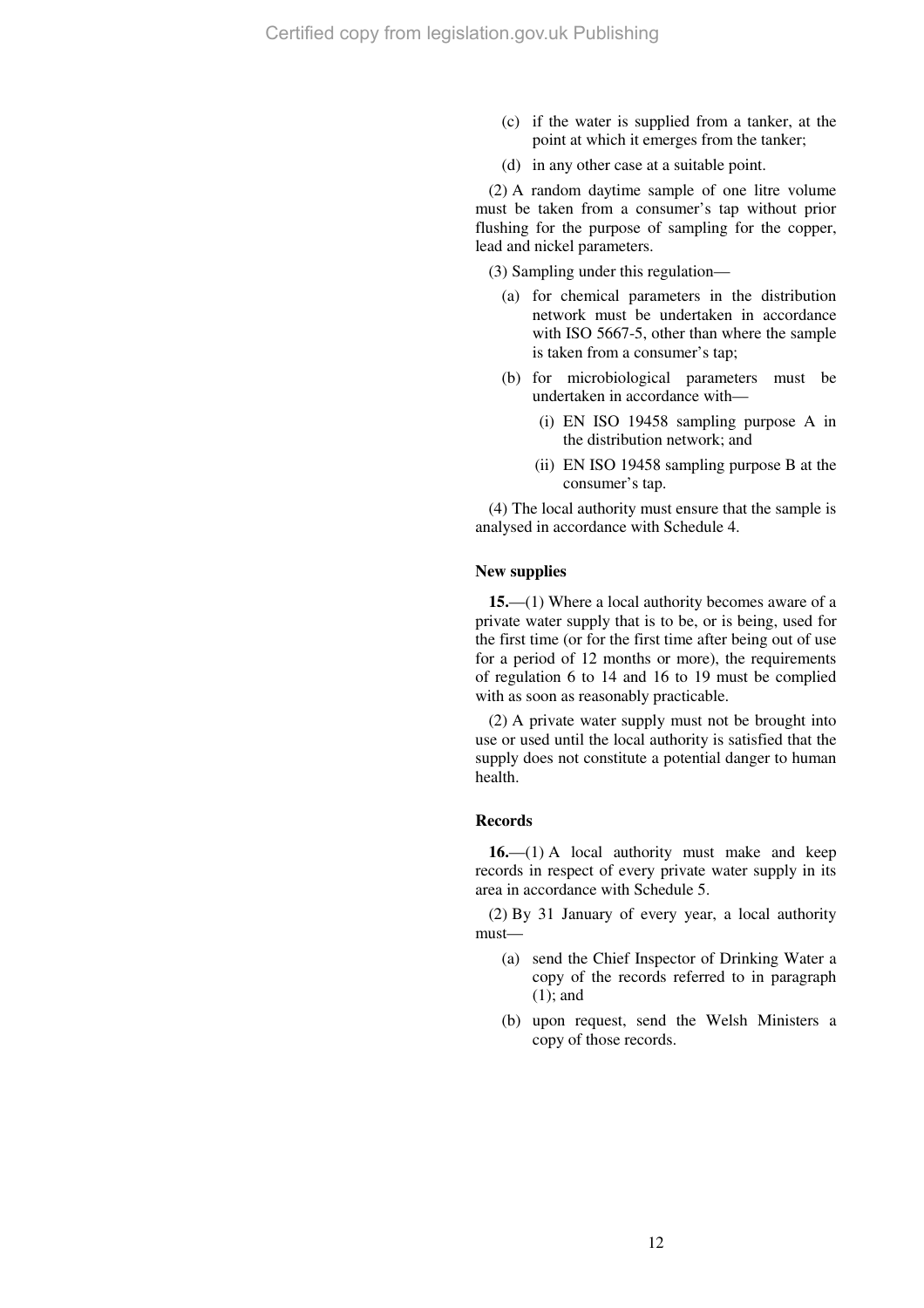# PART 3

## Action in the event of failure

#### **Provision of information**

**17.** If a local authority considers that a private water supply in its area is a potential danger to human health it must promptly take appropriate steps to ensure that people likely to consume water from it—

- (a) are informed that the supply constitutes a potential danger to human health;
- (b) where possible, are informed of the nature and degree of the potential danger; and
- (c) are given advice to allow them to minimise any such potential danger.

#### **Investigation**

**18.**—(1) Where a local authority suspects that a private water supply fails to comply with—

- (a) the requirements of regulation 4, or
- (b) the concentrations or values in Part 2 or Part 3 of Schedule 1 for an indicator parameter,

it must carry out an investigation to establish the cause of the failure.

(2) Once a local authority has carried out an investigation and established the cause of the failure, it must act in accordance with paragraphs (3) to (5).

(3) If the cause of the failure is due to the distribution system within a domestic premises (whether or not the water is made available to the public in those premises) the local authority must promptly inform the people likely to be affected and offer them advice on measures necessary for the protection of human health.

(4) In addition to the duty in paragraph (3) (where it applies), the local authority must act in accordance with paragraph (5) if the cause of the failure is due to—

- (a) the distribution system within domestic premises where water is made available to the public; or
- (b) a distribution system not within domestic premises.

(5) Where this paragraph applies, the local authority must—

(a) if the water is a potential danger to human health and the conditions in regulation 20 are fulfilled, serve a notice under that regulation; or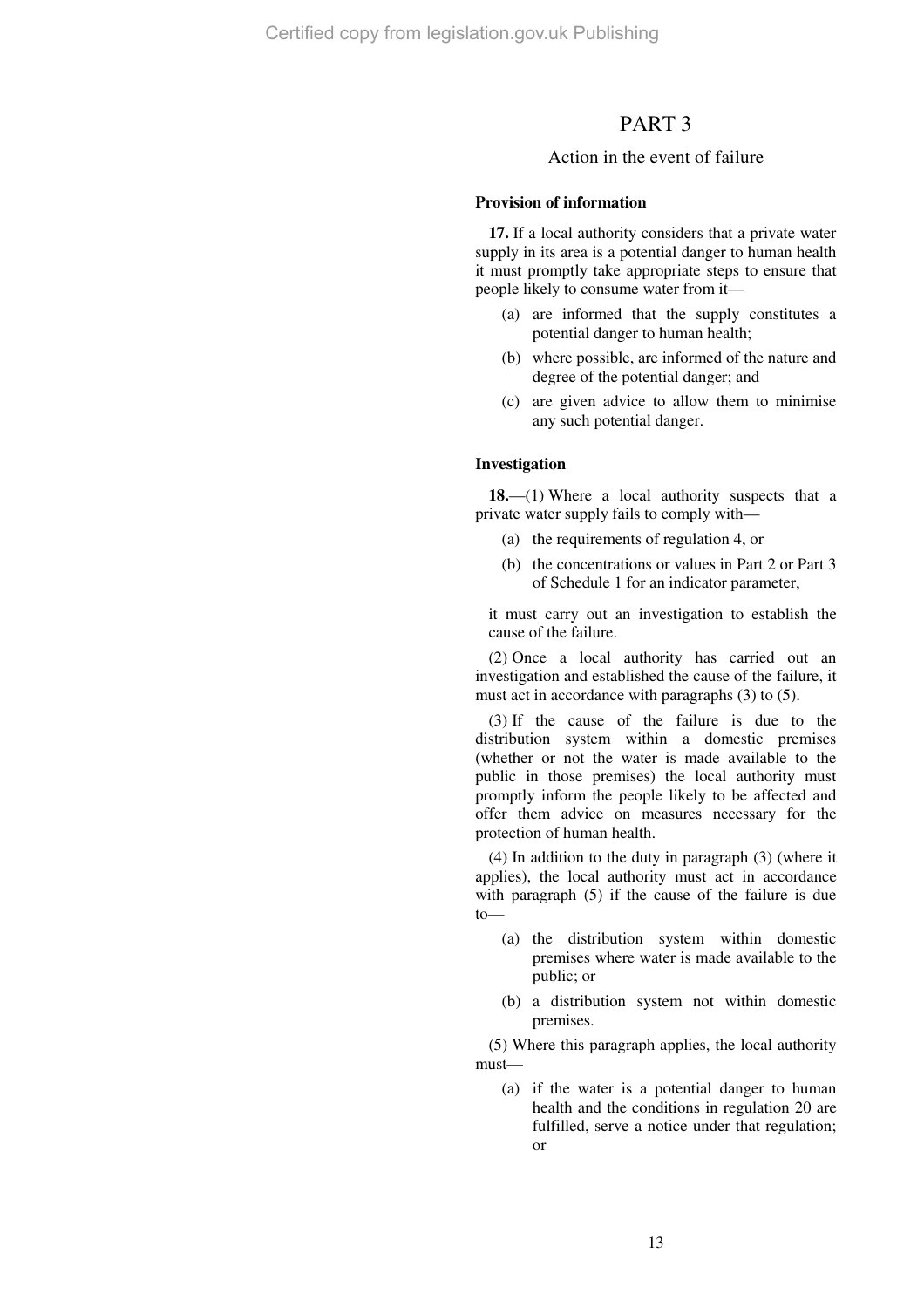(b) within 28 days of establishing the cause of the failure, and if appropriate remedial action has not been taken, serve a notice in accordance with section 80 of the Act (remedial powers of local authorities in relation to private supplies) unless the local authority grants an authorisation in accordance with regulation 19(2).

(6) Where this regulation applies and a local authority's monitoring obligations in respect of the supply have previously been reduced (or otherwise varied) under Schedule 2 to these Regulations, such variation is to cease immediately and the standard frequencies outlined in Tables 2 and 3 in Schedule 2 must be reinstated.

## **Authorisations of different standards**

**19.**—(1) Any relevant person may apply to a local authority for the grant of an authorisation under this regulation.

(2) A local authority may grant an authorisation of different standards under this regulation if—

- (a) the only cause of the water being unwholesome is that a parameter in Table B of Part 1 of Schedule 1 (chemical parameters) is not complied with;
- (b) the local authority has consulted all water users who will be affected by the authorisation and the Public Health Wales National Health Service Trust and has taken their views into account;
- (c) granting the authorisation does not cause a potential danger to human health; and
- (d) the private water supply cannot be maintained by any other reasonable means.

(3) An authorisation must require the applicant to take action over a period of time to ensure that the necessary parameters are complied with, and must specify—

- (a) the person to whom the authorisation is granted;
- (b) the private water supply concerned;
- (c) the grounds for granting the authorisation;
- (d) the parameters concerned, previous relevant monitoring results, and the maximum permissible values under the authorisation;
- (e) the geographical area, the estimated quantity of water supplied each day, the number of persons supplied and whether or not any food production undertaking is affected;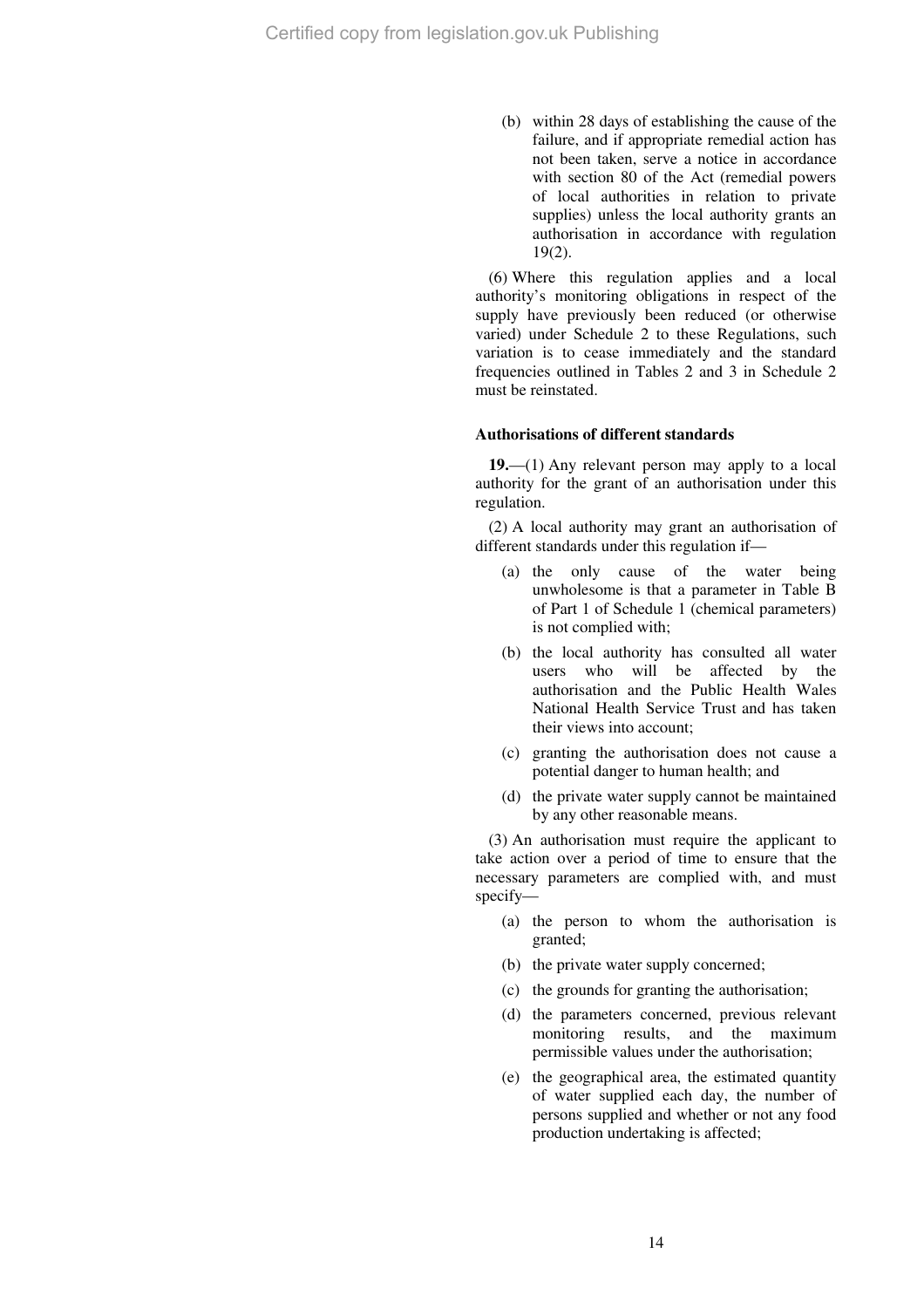- (f) an appropriate monitoring scheme, with an increased monitoring frequency where necessary;
- (g) a summary of the plan for the necessary remedial action, including a timetable for the work and an estimate of the cost and provisions for reviewing progress; and
- (h) the duration of the authorisation.

(4) If a local authority grants an authorisation, and the person to whom it is granted takes action in accordance with the timetable specified in the authorisation, the local authority may not serve a notice under section 80 of the Act concerning the matters specified in the authorisation without first amending or revoking the authorisation.

(5) The duration of the authorisation must be as short as possible and in any event may not exceed 3 years.

(6) The local authority must ensure that people supplied are promptly informed of the authorisation and its conditions and, where necessary, ensure that advice is given to particular groups for which the authorisation could present a special risk.

(7) If the private water supply exceeds  $1,000$  m<sup>3</sup> a day as an average or serves more than 5,000 persons the local authority must send a copy of the authorisation to the Chief Inspector of Drinking Water and the Welsh Ministers within 1 month.

(8) The local authority must keep the progress of the remedial action under review.

(9) If necessary, the local authority may grant a second authorisation for up to a further 3 years with the prior consent of the Welsh Ministers, but if it does so it must, as soon as is reasonably practicable, send a copy of the authorisation together with the grounds for its decision to the Chief Inspector of Drinking Water and the Welsh Ministers.

(10) The local authority may revoke or amend the authorisation at any time, and in particular may revoke or amend it if the timetable for remedial action has not been adhered to.

# PART 4

## Notice procedure

#### **Notices**

**20.**—(1) If any private water supply constitutes a potential danger to human health, a local authority must serve a notice under this regulation on the relevant person instead of a notice under section 80 of the Act.

(2) The notice must—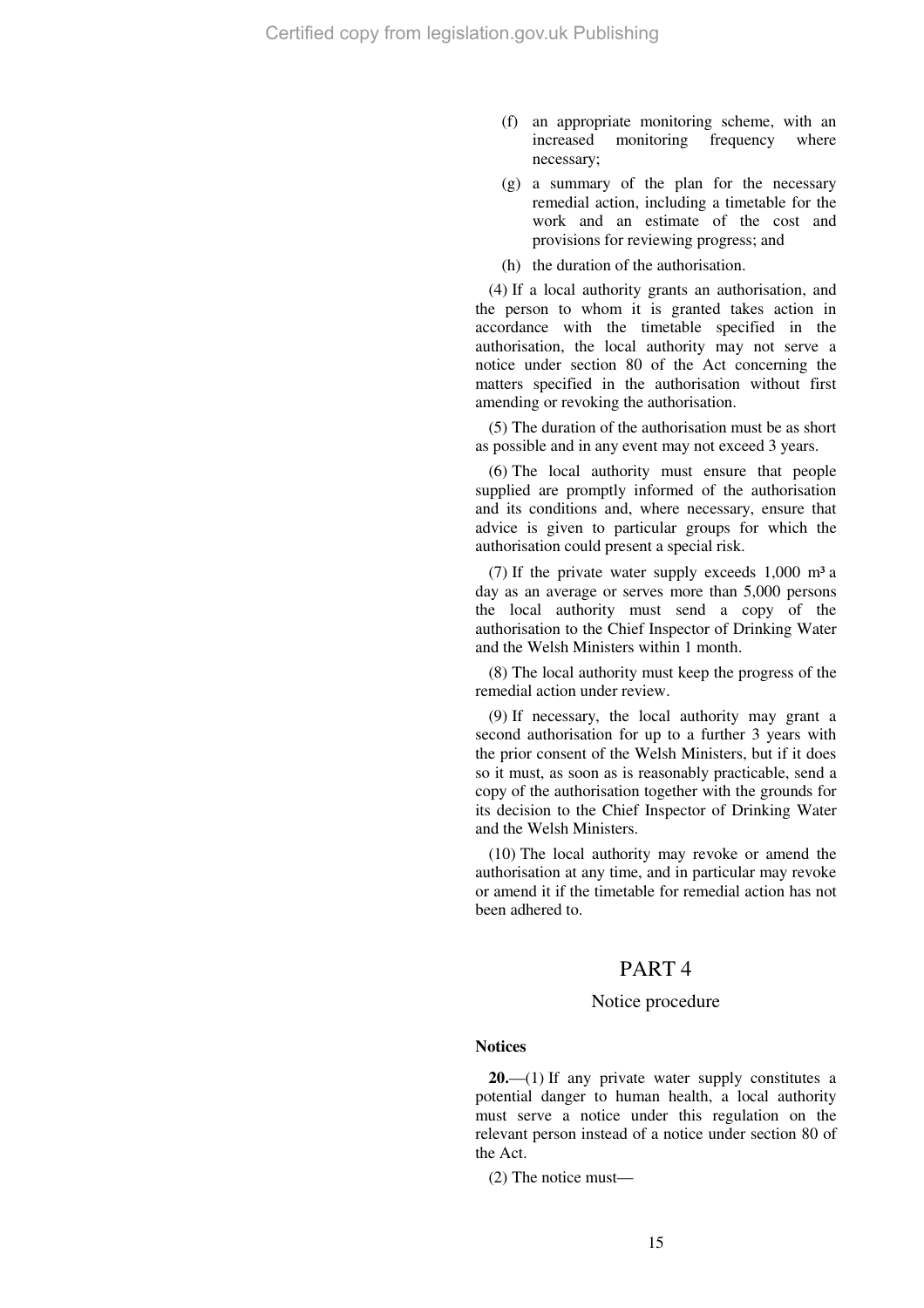- (a) identify the private water supply to which it relates;
- (b) specify the grounds for serving the notice;
- (c) prohibit or restrict the use of that supply;
- (d) specify what other action is necessary to—
	- (i) protect human health;
	- (ii) restore the wholesomeness of the private water supply;
	- (iii) maintain the continued wholesomeness of the private water supply following its restoration; and
- (e) specify the date by which the action required must be taken.

(3) The local authority must promptly inform consumers of the private water supply to which the notice relates and provide any necessary advice.

(4) The notice may be subject to conditions and may be amended by further notice at any time.

(5) The local authority must revoke the notice as soon as it becomes aware that there is no longer a potential danger to human health.

(6) It is an offence for a relevant person on whom a notice is served under this regulation to fail to comply with it.

(7) Where a relevant person ("P") fails to take the action required by the date specified in a notice served under paragraph (1), the local authority which served the notice may take such action themselves.

(8) Where any action is taken by a local authority under paragraph (7) in relation to any premises—

- (a) the local authority may recover from P any expenses reasonably incurred by it in taking that action; and
- (b) where a person, other than the local authority, is liable to make payments to P, sums paid by virtue of sub-paragraph (a) are to be deemed to be expenses incurred in the taking of action by P.

## **Appeals**

**21.**—(1) Any person who is aggrieved by a notice served under regulation 20 may appeal to a magistrates' court within 28 days of service of the notice.

(2) The procedure on an appeal to a magistrates' court under paragraph (1) is by way of complaint, and the Magistrates' Courts Act 1980(**1**) applies to the proceedings.

 $\overline{a}$ 

<sup>(</sup>**1**) 1980 c. 43.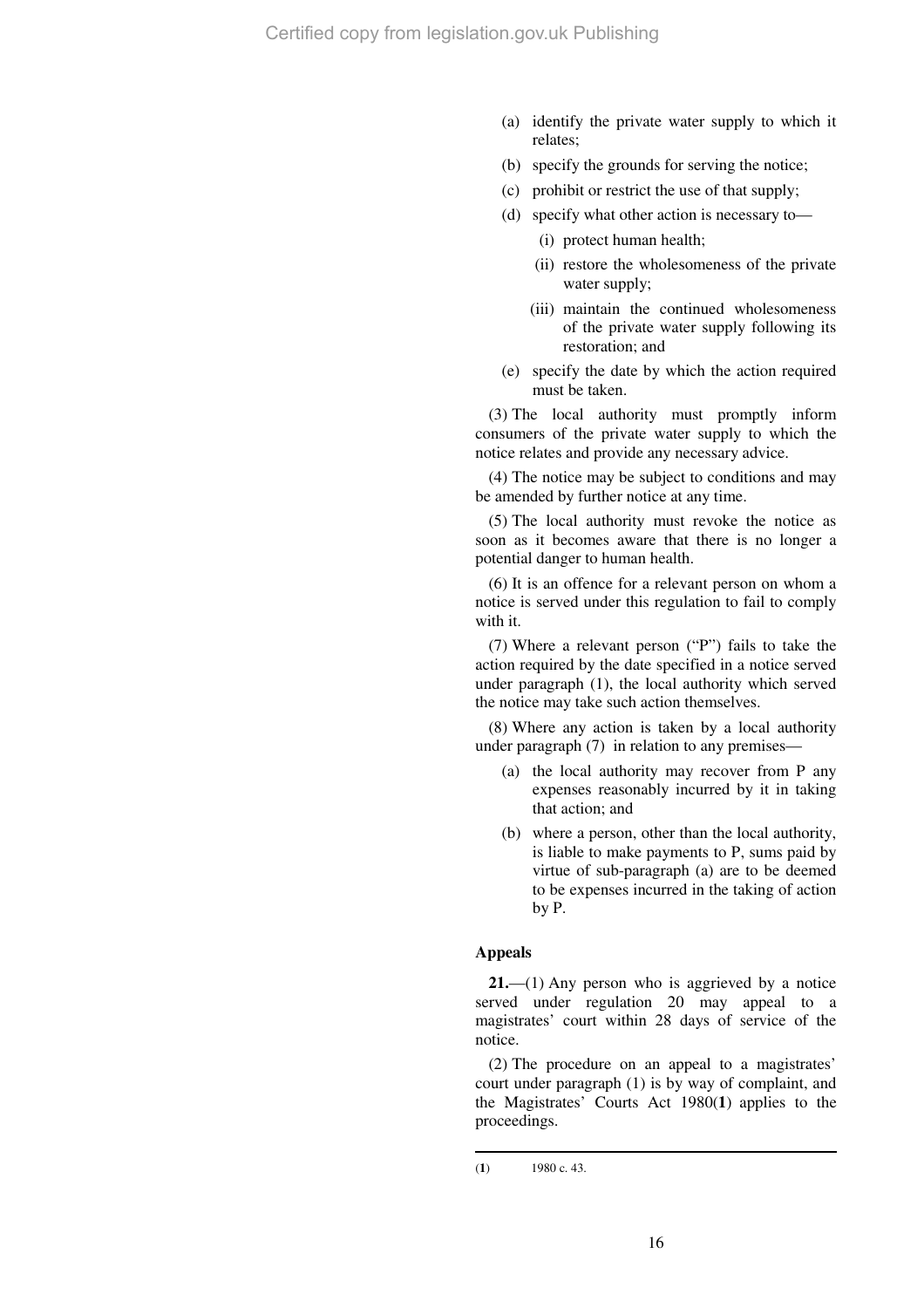(3) A notice remains in force unless suspended by the court.

(4) On an appeal, the court may either cancel the notice or confirm it, with or without modification.

#### **Penalties**

**22.**—(1) A person who commits an offence under regulation 20 is liable—

- (a) on summary conviction, to a fine not exceeding the statutory maximum or to a term of imprisonment not exceeding 3 months or both; or
- (b) on conviction on indictment, to a fine or to imprisonment for a term not exceeding 2 years or both.

(2) Where a body corporate is guilty of an offence under these Regulations, and that offence is proved to have been committed with the consent or connivance of, or to have been attributable to any neglect on the part of—

- (a) any director, manager, secretary or other similar person of the body corporate, or
- (b) any person who was purporting to act in any such capacity,

that person is guilty of the offence as well as the body corporate.

(3) In paragraph (2), "director", in relation to a body corporate whose affairs are managed by its members, means a member of the body corporate.

# PART 5

## Miscellaneous

**Fees** 

 $\overline{a}$ 

**23.** Schedule 6 makes provision for fees.

#### **Revocations**

**24.**—(1) The following instruments are revoked—

- (a) the 2010 Regulations;
- (b) the Private Water Supplies (Wales) (Amendment) Regulations 2010(**1**);
- (c) the Private Water Supplies (Wales) (Amendment) (No. 2) Regulations 2010(**2**); and

<sup>(</sup>**1**) S.I. 2010/147 (**W**. 22).<br>(**2**) S.I. 2010/1384 (**W**. 12)

<sup>(</sup>**2**) S.I. 2010/1384 (W. 123).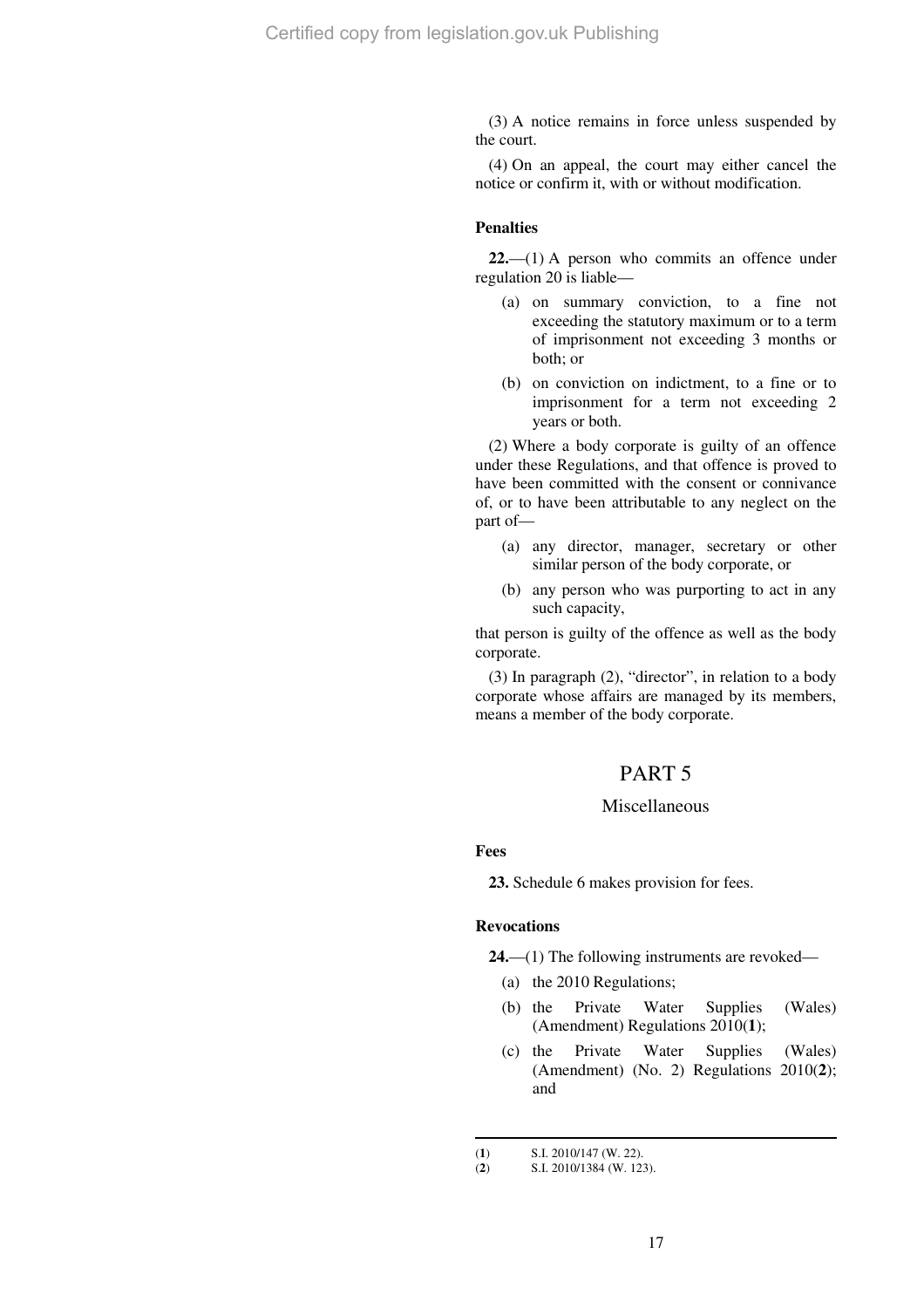(d) the Private Water Supplies (Wales) (Amendment) Regulations 2016(**1**).

(2) Paragraph 142 of Schedule 2 to the National Treatment Agency (Abolition) and the Health and Social Care Act 2012 (Consequential, Transitional and Savings Provisions) Order 2013(**2**) is revoked.

## **Consequential amendment**

**25.** In regulation 21(7)(b) of the Water Supply (Water Quality) Regulations 2010(**3**), for "regulation 15 or 16 of the Private Water Supplies (Wales) Regulations 2010" substitute "regulation 18 of the Private Water Supplies (Wales) Regulations 2017".

#### **Transitional provisions**

26.—(1) On the coming into force of these Regulations—

- (a) an authorisation granted under regulation 17(2) of the 2010 Regulations which is in force immediately before the coming into force of these Regulations is taken to be an authorisation granted under regulation 19(2) of these Regulations;
- (b) a second authorisation granted under regulation 17(9) of the 2010 Regulations which is in force immediately before the coming into force of these Regulations is taken to be a second authorisation granted under regulation 19(9) of these Regulations;
- (c) a notice served under regulation 18 of the 2010 Regulations which is in force immediately before the coming into force of these Regulations ("an existing notice") is taken to be a notice served under regulation 20 of these Regulations.

(2) An appeal may be made under regulation 21(1) of these Regulations against an existing notice if, on the date these Regulations come into force, the time for making an appeal under regulation 19(1) of the 2010 Regulations had not expired.

(3) A local authority which has—

(a) reduced the frequency of sampling for a parameter under paragraph 2(2) in Part 1 of Schedule 2 (monitoring) to the 2010 Regulations, or

 $\overline{a}$ (**1**) S.I. 2016/411 (W. 129).

<sup>(</sup>**2**) S.I. 2013/235.

<sup>(3)</sup> S.I. 2010/994 (W. 99); as amended by S.I. 2011/14 (W. 7), S.I. 2013/235, S.I. 2013/1387, S.I. 2016/410 (W. 128) and S.I. 2017/506.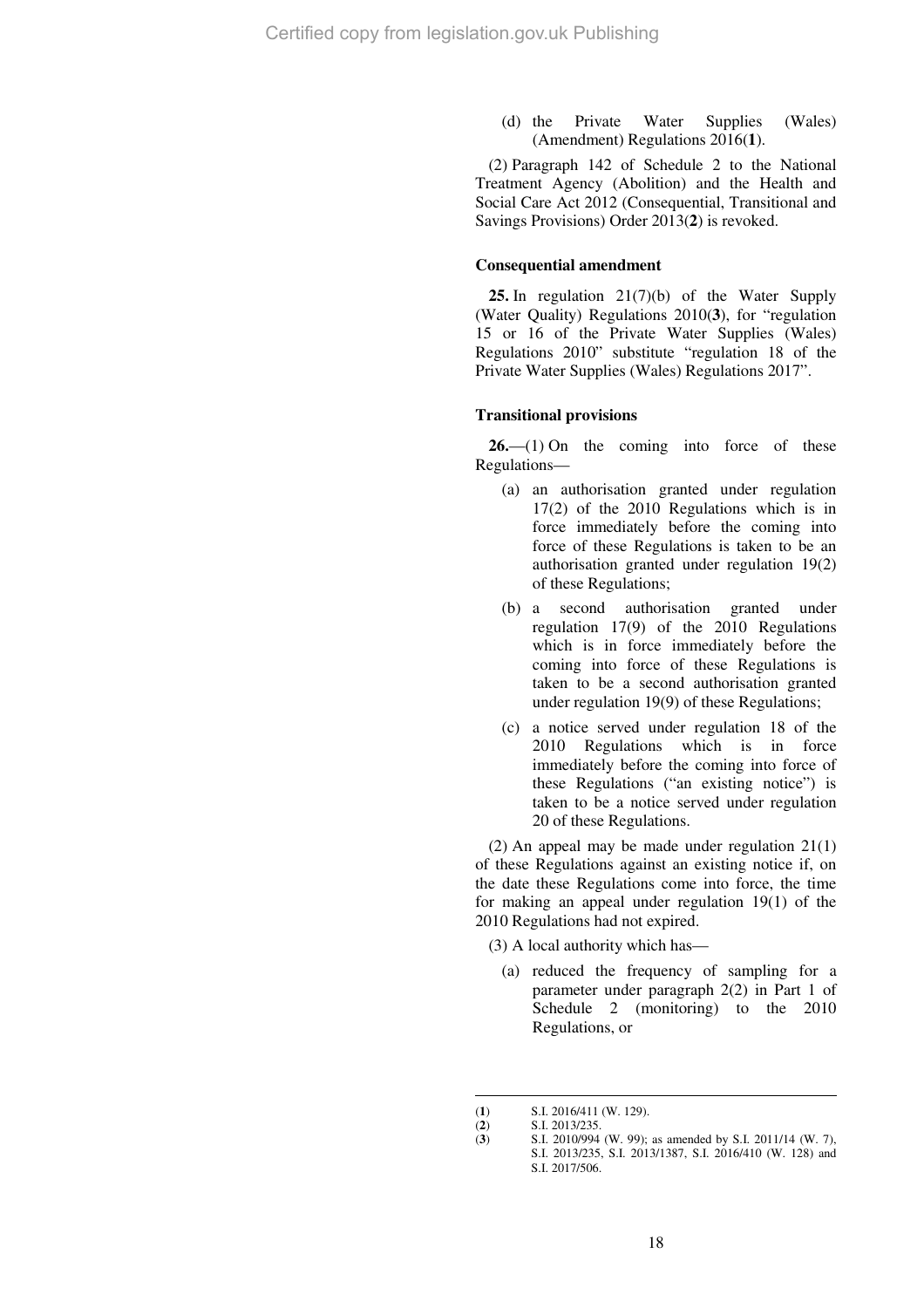(b) excluded a parameter from audit monitoring under paragraph 3(3) in Part 2 of Schedule 2 to the 2010 Regulations,

must upon the coming into force of these Regulations bring any such reduction or exclusion to an end, and instead begin to monitor in accordance with the provision made in Schedule 2 to these Regulations.

(4) A local authority may rely upon any data collected in the 36 month period ending with the day on which these Regulations come into force to justify any variation in monitoring under Part 4 of Schedule 2.

(5) Table 2 (prescribed performance characteristics for methods of analysis) in Schedule 4 remains in force until 23:59 on 31 December 2019 following which it is revoked for all purposes.

*Lesley Griffiths*  Cabinet Secretary for Environment and Rural Affairs, one of the Welsh Ministers 25 October 2017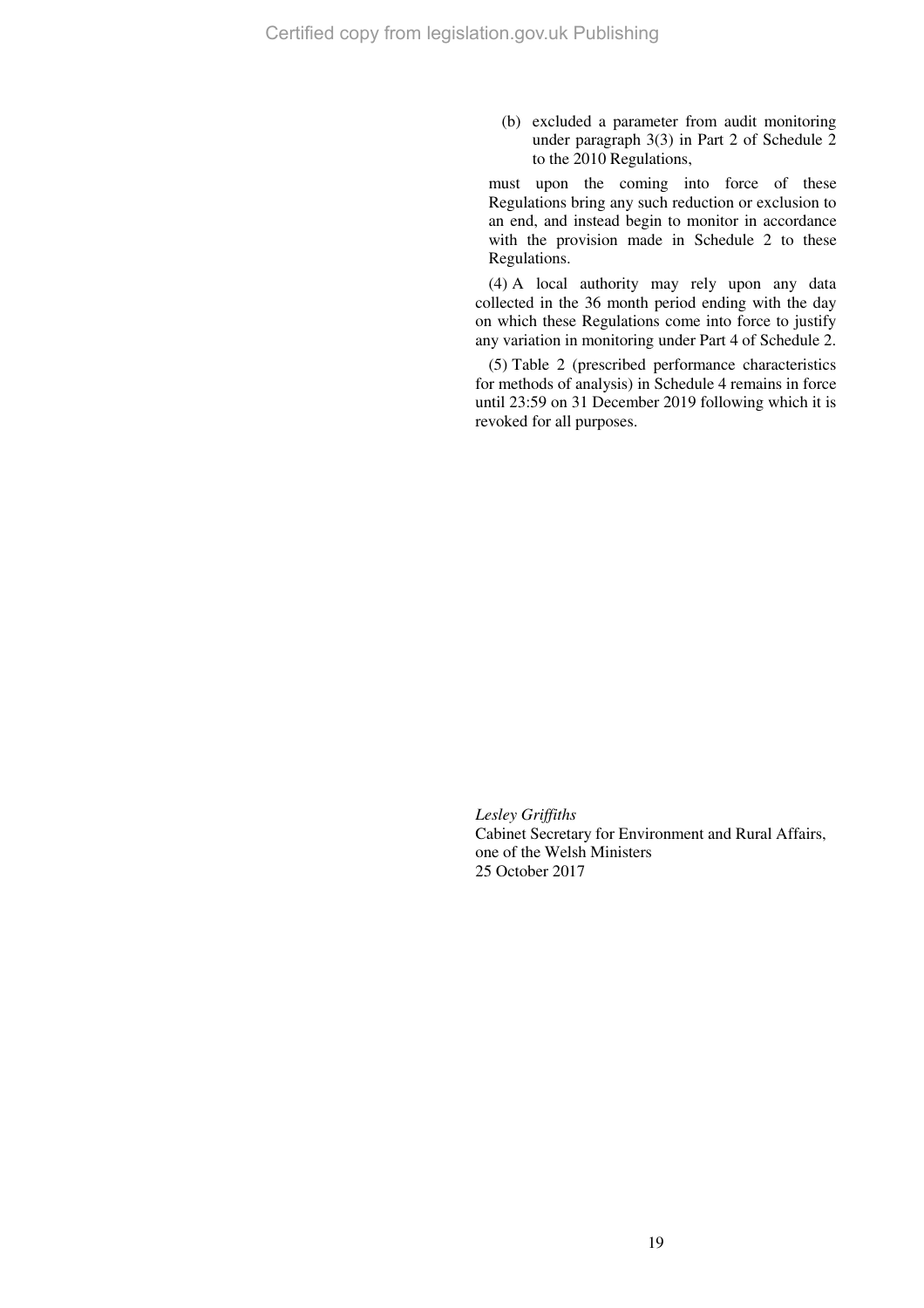# **SCHEDULE 1** Regulations 2, 11, 12, 13, 18 and 19

# Concentrations or Values

# PART 1

# Wholesomeness

# **TABLE A:**

# **MICROBIOLOGICAL PARAMETERS**

| <b>Prescribed concentrations or values</b> |                                       |                    |
|--------------------------------------------|---------------------------------------|--------------------|
| <b>Parameters</b>                          | <b>Maximum concentration or value</b> | Units of           |
|                                            |                                       | <b>Measurement</b> |
| Escherichia coli (E. coli)                 | 0                                     | Number/100ml       |
| Enterococci                                | $\theta$                              | Number/100ml       |
| In the case of water in bottles or         |                                       |                    |
| containers:                                |                                       |                    |
| Escherichia coli (E.coli)                  | $\theta$                              | Number/250ml       |
| Enterococci                                |                                       | Number/250ml       |
| Pseudomonas aeruginosa                     | 0                                     | Number/250ml       |
| Colony count $22^{\circ}$ C                | 100                                   | Number/ml          |
|                                            |                                       |                    |

# **TABLE B:**

# **CHEMICAL PARAMETERS**

# **Prescribed concentrations or values**

| <b>Parameters</b>              | <b>Maximum</b><br>concentration<br>or value | <b>Units of</b><br><b>Measurement</b> |
|--------------------------------|---------------------------------------------|---------------------------------------|
| Acrylamide <sup>(1)</sup>      | 0.10                                        | $\mu$ g/1                             |
| Antimony                       | 5.0                                         | $\mu$ g/1                             |
| Arsenic                        | 10                                          | $\mu$ g/1                             |
| Benzene                        | 1.0                                         | $\mu$ g/1                             |
| Benzo(a)pyrene                 | 0.010                                       | $\mu$ g/1                             |
| Boron                          | 1.0                                         | mg/1                                  |
| <b>Bromate</b>                 | 10                                          | $\mu$ g/1                             |
| Cadmium                        | 5.0                                         | $\mu$ g/1                             |
| Chromium                       | 50                                          | $\mu$ g/1                             |
| Copper                         | 2.0                                         | mg/1                                  |
| Cyanide                        | 50                                          | $\mu$ g/1                             |
| 1.2 dichloroethane             | 3.0                                         | $\mu$ g/1                             |
| Epichlorohydrin <sup>(1)</sup> | 0.10                                        | $\mu$ g/1                             |
| Fluoride                       | 1.5                                         | mg/1                                  |
| Lead                           | 10                                          | $\mu$ g/1                             |
|                                |                                             | $\mu$ g/1                             |
| Mercury                        | 1.0                                         | $\mu$ g/1                             |
| Nickel                         | 20                                          | $\mu$ g/1                             |
| Nitrate <sup>(2)</sup>         | 50                                          | mg/l                                  |
| Nitrite <sup>(2)</sup>         | $0.5$ (or $0.1$ in the                      | mg/l                                  |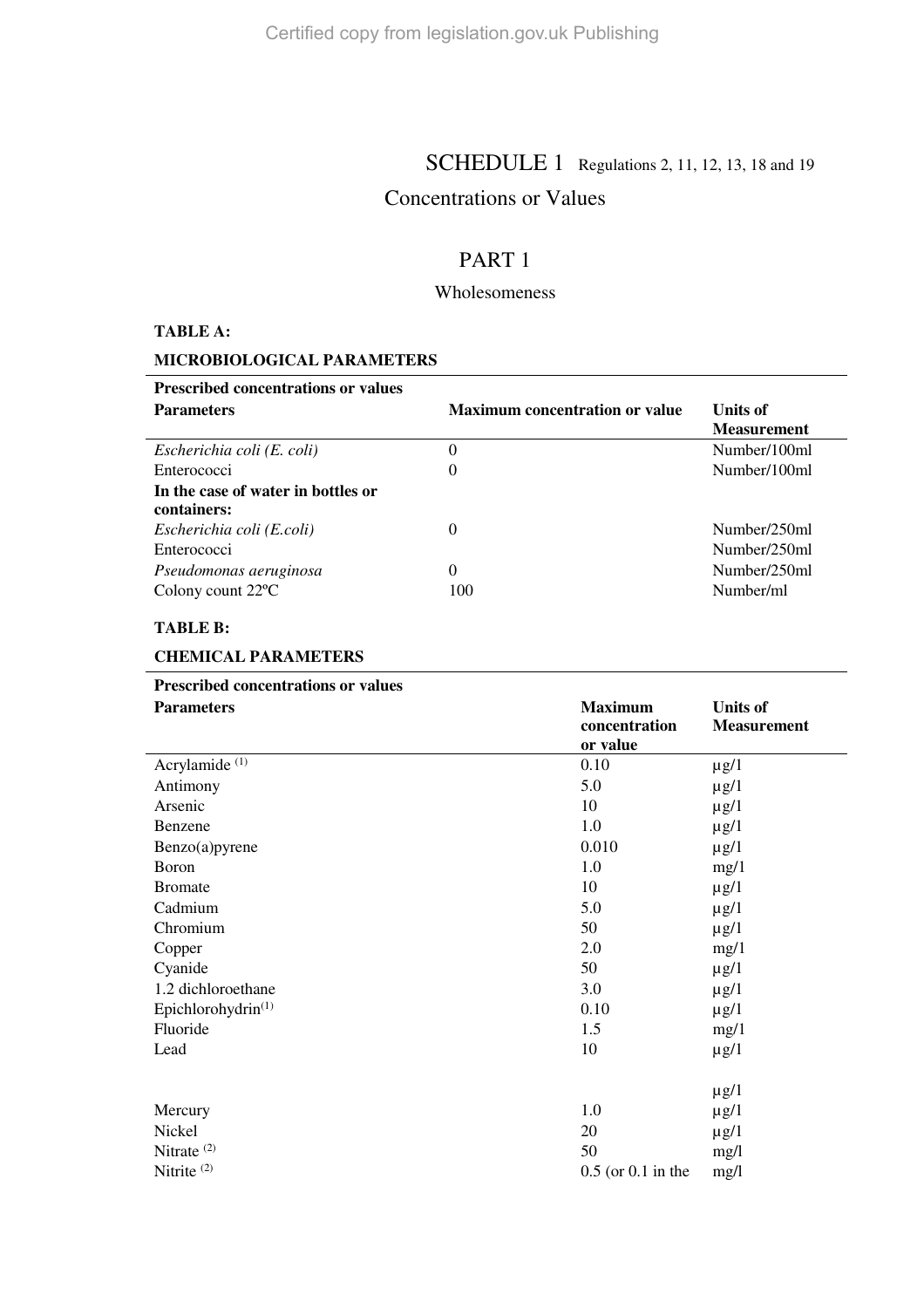|                                                 |                        | case of treatment<br>works) |           |
|-------------------------------------------------|------------------------|-----------------------------|-----------|
| Pesticides $(3)$ —                              |                        |                             |           |
|                                                 | Aldrin                 | 0.030                       | $\mu$ g/1 |
|                                                 | Dieldrin               | 0.030                       | $\mu$ g/1 |
|                                                 | Heptachlor             | 0.030                       | $\mu$ g/1 |
|                                                 | Heptachlor epoxide     | 0.030                       | $\mu$ g/1 |
|                                                 | Other pesticides       | 0.10                        | $\mu$ g/1 |
|                                                 | Pesticides total $(4)$ | 0.50                        | $\mu$ g/1 |
| Polycyclic aromatic hydrocarbons <sup>(5)</sup> |                        | 0.10                        | $\mu$ g/1 |
| Selenium                                        |                        | 10                          | $\mu$ g/1 |
| Tetrachloroethene and                           |                        | 10                          | $\mu$ g/1 |
| Trichloroethene <sup>(6)</sup>                  |                        |                             |           |
| Trihalomethanes: $Total(7)$                     |                        | 100                         | $\mu$ g/1 |
| Vinyl chloride $(1)$                            |                        | 0.50                        | $\mu$ g/1 |

(1) The parametric value refers to the residual monomer concentration in the water as calculated according to specifications of the maximum release from the corresponding polymer in contact with the water. This is controlled by product specification.

<sup>(2)</sup> *See* also the nitrate-nitrite formula in regulation  $4(1)(c)$ .

(3) For these purposes "Pesticides" means:

- organic insecticides
- organic herbicides
- organic fungicides
- organic nematocides
- organic acaricides
- organic algicides
- organic rodenticides
- organic slimicides
- related products (inter alia, growth regulators) and their relevant metabolites, degradation and reaction products. Only those pesticides likely to be present in a given supply need be monitored.

(4) "Pesticides total" means the sum of the concentrations of the individual pesticides detected and quantified in the monitoring process.

(5) The specified compounds are:

- benzo(b)fluoranthene
- benzo(k)fluoranthene
- benzo(ghi)perylene
- $indeno(1,2,3-cd)$ pyrene.

The parametric value applies to the sum of the concentrations of the individual compounds detected and quantified in the monitoring process.

(6) The parametric value applies to the sum of the concentrations of the individual compounds detected and quantified in the monitoring process.

(7) The specified compounds are:

- chloroform
- bromoform
- dibromochloromethane
- bromodichloromethane.

The parametric value applies to the sum of the concentrations of the individual compounds detected and quantified in the monitoring process.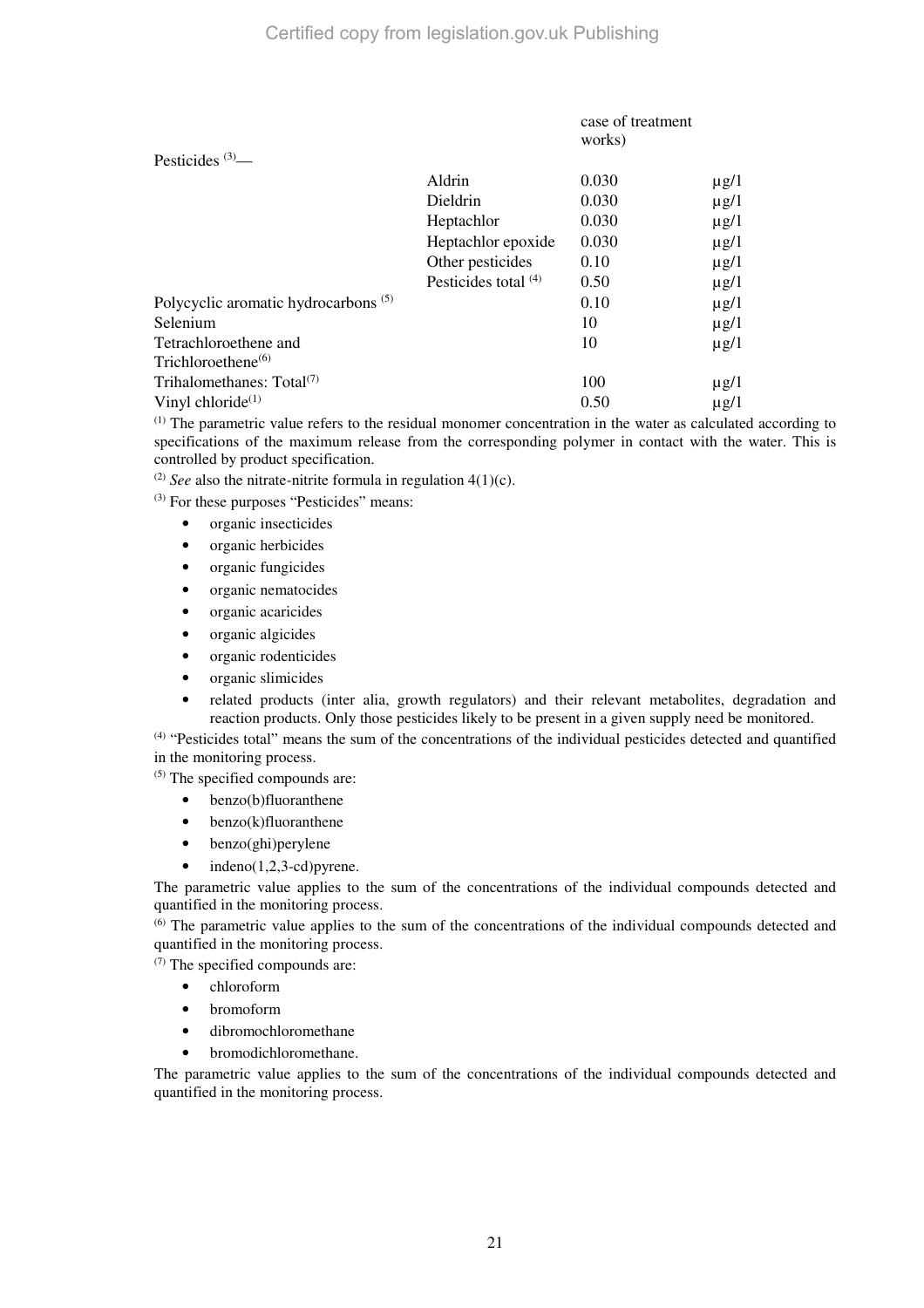# **National requirements – Prescribed concentrations or values**

| <b>Parameters</b>  | <b>Maximum concentration or value</b>             | <b>Units of</b><br><b>Measurement</b> |
|--------------------|---------------------------------------------------|---------------------------------------|
| Aluminium          | 200                                               | $\mu$ g/1                             |
| Colour             | 20                                                | mg/l Pt/Co                            |
| Iron               | 200                                               | $\mu$ g/1                             |
| Manganese          | 50                                                | $\mu$ g/1                             |
| Odour              | Acceptable to consumers and no<br>abnormal change |                                       |
| Sodium             | 200                                               | mg/l                                  |
| <b>Taste</b>       | Acceptable to consumers and no<br>abnormal change |                                       |
| Tetrachloromethane | 3                                                 | $\mu$ g/1                             |
| Turbidity          | 4                                                 | <b>NTU</b>                            |

# PART 2

# Indicator Parameters

# **TABLE C:**

## **Prescribed concentrations, values or states**

| <b>Parameters</b>                            | <b>Maximum concentration or value</b> | Units of                      |
|----------------------------------------------|---------------------------------------|-------------------------------|
|                                              |                                       | Measurement                   |
| Ammonium                                     | 0.50                                  | mg/l                          |
| $Chloride^{(1)}$                             | 250                                   | mg/l                          |
| Clostridium perfringens (including           |                                       |                               |
| spores)                                      | $\theta$                              | Number/100ml                  |
| Coliform bacteria                            | $\theta$                              | Number/100ml                  |
|                                              |                                       | (Number/250ml in              |
|                                              |                                       | the case of water             |
|                                              |                                       | put into bottles or           |
|                                              |                                       | containers)                   |
| Colony counts                                | No abnormal change                    | Number/ml at                  |
|                                              |                                       | $22^{\circ}C$                 |
| Conductivity $(1)$                           | 2500                                  | $\mu$ S/cm at 20 $^{\circ}$ C |
| Hydrogen ion                                 | $9.5$ (maximum)                       | pH value                      |
|                                              | 6.5 (minimum) (in the case of still   | pH value                      |
|                                              | water put into bottles or containers  |                               |
|                                              | the minimum is $4.5$ )                |                               |
| Sulphate $(1)$                               | 250                                   | mg/l                          |
| Total organic carbon (TOC)                   | No abnormal change                    | mgC/l                         |
| Turbidity $(2)$                              | 1                                     | <b>NTU</b>                    |
| $^{(1)}$ The water should not be aggressive. |                                       |                               |

(2) Only in the case of surface water or groundwater that has been influenced by surface water.

# PART 3

# Radioactive substances parameters

**TABLE D:**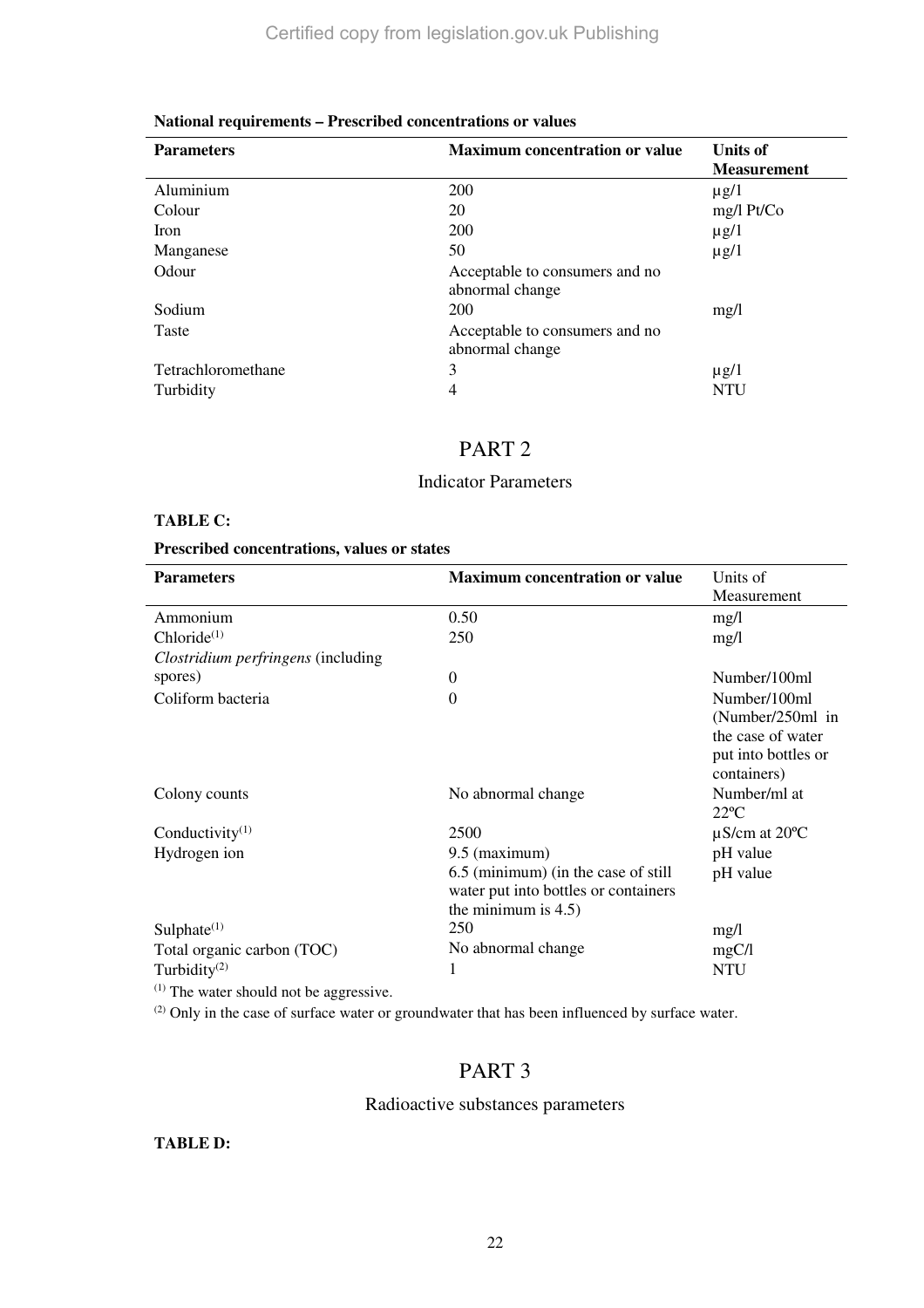| <b>Parameters</b>                          | <b>Maximum concentration or value</b> | Units of<br><b>Measurement</b> |
|--------------------------------------------|---------------------------------------|--------------------------------|
| Indicative dose (for radioactivity)        | 0.10                                  | mSv                            |
| Radon <sup>(1)</sup>                       | 100                                   | Bq/l                           |
| Tritium (for radioactivity) <sup>(2)</sup> | 100                                   | Bq/l                           |

**Prescribed values for radon, tritium and indicative dose of water intended for human consumption** 

(1) Enforcement action by the local authority is deemed justified on radiological protection grounds without further consideration where radon concentrations exceed 1,000 Bq/1.

(2) If tritium concentration exceeds its parametric value, an investigation (which may include analysis) of the presence of artificial radionuclides must be carried out.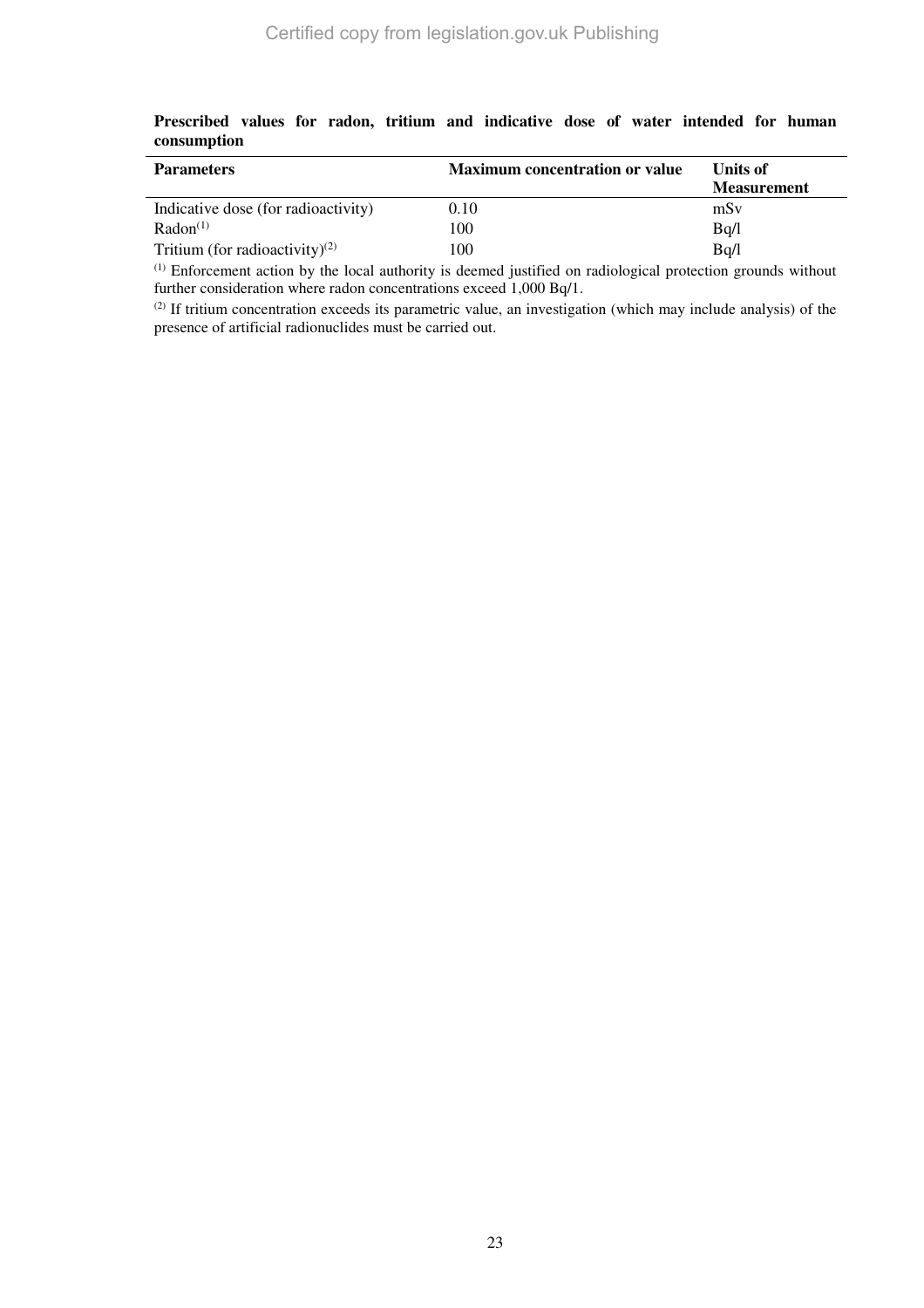SCHEDULE 2 Regulations 2, 9, 18 and 26

# Monitoring

# PART 1

# Monitoring for Group A parameters

# **Sampling**

**1.**—(1) A local authority must undertake monitoring for Group A parameters in accordance with this Part.

(2) "Monitoring for Group A parameters" means sampling for each parameter listed in column 1 of Table 1 in the circumstances listed in the corresponding entry for that parameter in column 2 of that Table, in order to—

- (a) determine whether or not water complies with the concentrations or values in Schedule 1;
- (b) provide information on the organoleptic and microbiological quality of the water; and
- (c) establish the effectiveness of the treatment of the water, including disinfection.

## **Table 1**

#### **Group A parameters**

| <b>Parameter</b>                           | <b>Circumstances</b>                               |
|--------------------------------------------|----------------------------------------------------|
| Aluminium                                  | If used as a water treatment chemical              |
| Ammonium                                   | If chloramination is used                          |
| Clostridium perfringens (including spores) | Where the water originates from, or is influenced  |
|                                            | by, surface waters                                 |
| Coliform bacteria                          | In all supplies                                    |
| Colony counts                              | In all supplies                                    |
| Colour                                     | In all supplies                                    |
| Conductivity                               | In all supplies                                    |
| Escherichia coli (E. coli)                 | In all supplies                                    |
| Hydrogen ion concentration                 | In all supplies                                    |
| Iron                                       | If used as a water treatment chemical              |
| Manganese                                  | Where the water originates from, or is influenced  |
|                                            | by, surface waters                                 |
| <b>Nitrate</b>                             | If chloramination is used                          |
| Nitrite                                    | If chloramination is used                          |
| Odour                                      | In all supplies                                    |
| Pseudomonas aeruginosa                     | Only in the case of water in bottles or containers |
| Taste                                      | In all supplies                                    |
| Turbidity                                  | In all supplies                                    |

#### **Frequency of sampling**

**2.** Sampling for Group A parameters must be carried out at frequencies specified in Table 2.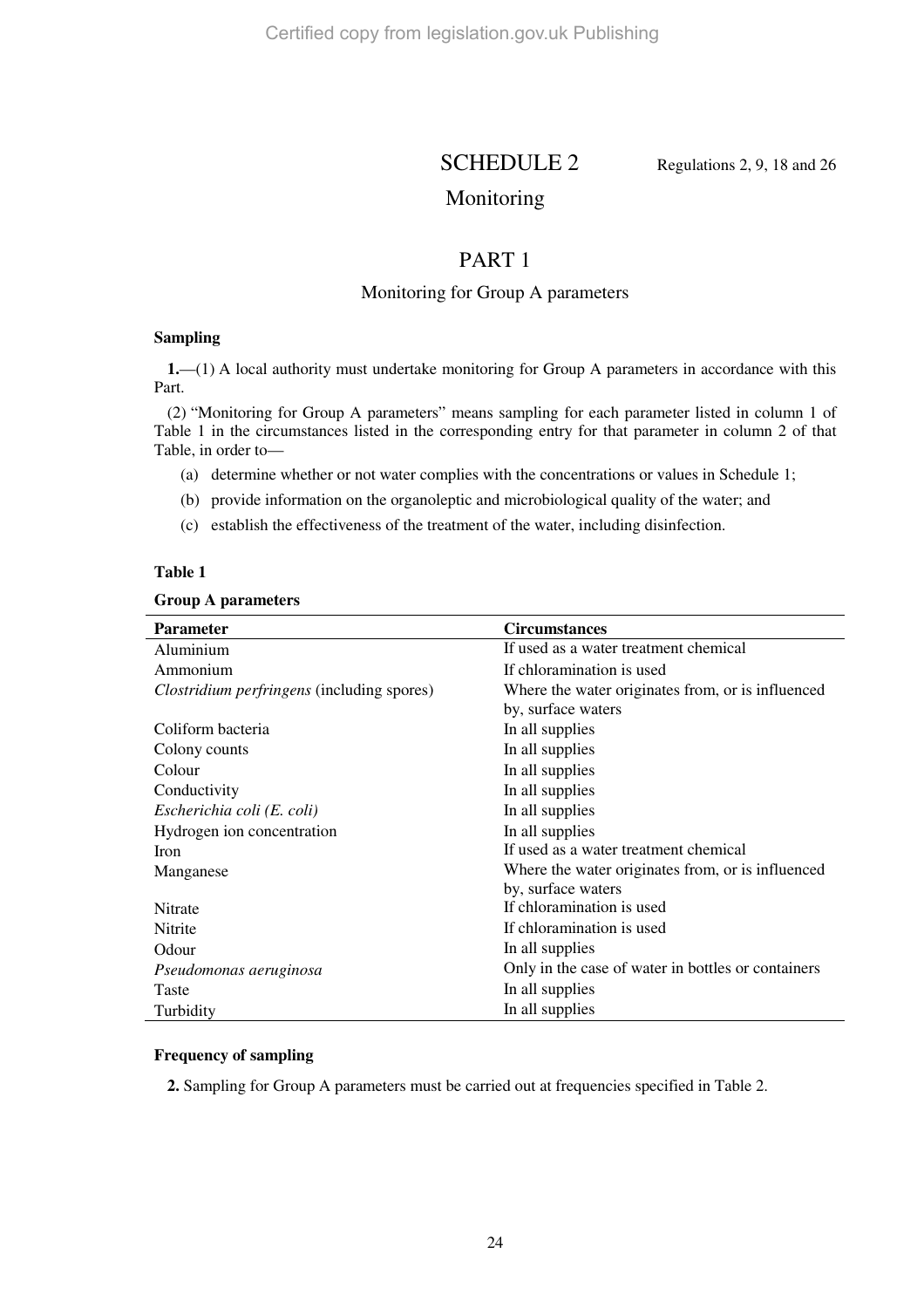# **Table 2**

## **Sampling frequency for Group A parameters**

| Volume m3/day          | <b>Sampling frequency per year</b>                             |
|------------------------|----------------------------------------------------------------|
| $\leq10$               |                                                                |
| $> 10 \le 100$         | 2                                                              |
| $>100 \le 1,000$       | 4                                                              |
| $> 1,000 \le 2,000$    | 10                                                             |
| $> 2,000 \leq 3,000$   | 13                                                             |
| $>$ 3,000 $\leq$ 4,000 | 16                                                             |
| $> 4,000 \le 5,000$    | 19                                                             |
| $> 5,000 \le 6,000$    | 22                                                             |
| $> 6,000 \le 7,000$    | 25                                                             |
| $> 7,000 \leq 8,000$   | 28                                                             |
| $> 8,000 \le 9,000$    | 31                                                             |
| $> 9,000 \le 10,000$   | 34                                                             |
| > 10,000               | $4 + 3$ for each 1,000 m <sup>3</sup> /day of the total volume |
|                        | (rounding up to the nearest multiple of 1,000)                 |
|                        | $m^3$ /day)                                                    |

# PART 2

# Monitoring for Group B parameters

## **Sampling**

**3.**—(1) A local authority must undertake monitoring for Group B parameters in accordance with this Part.

(2) "Monitoring for Group B parameters" means sampling for each parameter listed in Part 1 or 2 of Schedule 1 (other than Group A parameters already being sampled under Part 1 of this Schedule)—

- (a) in order to provide information necessary to determine whether or not the private water supply satisfies each concentration, value or state specified in either of those Parts of that Schedule; and
- (b) if disinfection is used, to check that disinfection by-products are kept as low as possible without compromising the effectiveness of disinfection.

# **Frequency of sampling**

**4.** Sampling for Group B parameters must be carried out at the frequencies specified in Table 3.

# **Table 3**

## **Sampling frequency for Group B parameters**

| <i>Volume m3/day</i>   | Sampling frequency per year                                     |
|------------------------|-----------------------------------------------------------------|
| $\leq10$               |                                                                 |
| $> 10 \leq 3,300$      |                                                                 |
| $>$ 3,300 $\leq$ 6,600 |                                                                 |
| $> 6,600 \le 100,00$   | 4                                                               |
| $> 10,000 \le 100,000$ | $3 + 1$ for each 10,000 m <sup>3</sup> /day of the total volume |
|                        | (rounding up to the nearest multiple of 10,000)                 |
|                        | $m^3$ /day)                                                     |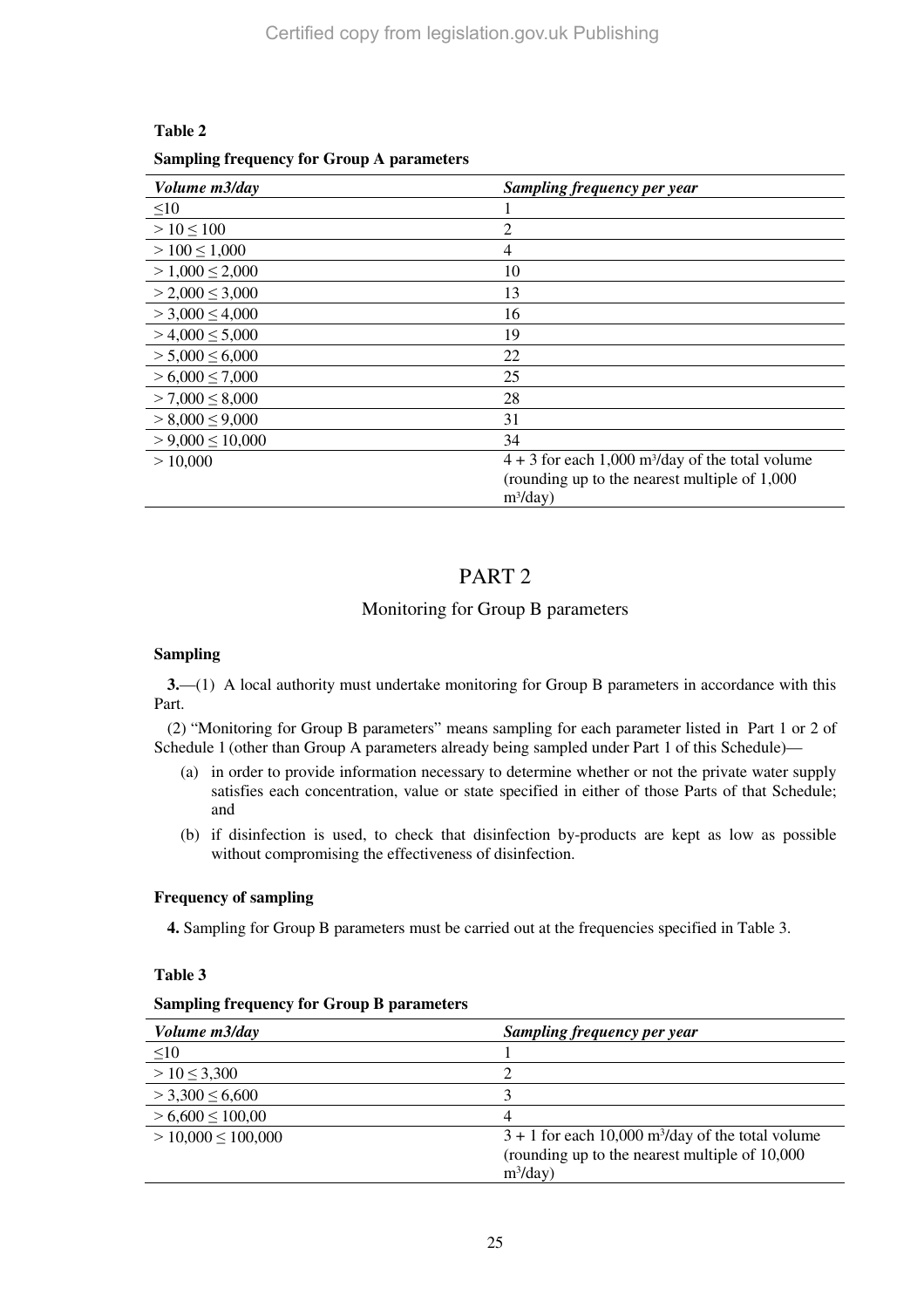| 100,000 |
|---------|
|---------|

# PART 3

Minimum frequency for both monitoring for Group A parameters and monitoring for Group B parameters for water put into bottles or containers

| Volume <sup>a</sup> of water produced in<br>bottles or containers each day      | <b>Monitoring for Group A</b><br>parameters: number of samples                 | <b>Monitoring for Group B</b><br>parameters: number of samples                         |
|---------------------------------------------------------------------------------|--------------------------------------------------------------------------------|----------------------------------------------------------------------------------------|
| $(m^3)$                                                                         | per year                                                                       | per year                                                                               |
| $\leq 10$                                                                       |                                                                                |                                                                                        |
| $> 10 \le 60$                                                                   | 12                                                                             |                                                                                        |
| >60                                                                             | 1 for each 5 $m^3$ /day of the total                                           | 1 for each $100 \text{ m}^3/\text{day}$ of the                                         |
|                                                                                 | volume (rounding up to the<br>nearest multiple of $5 \text{ m}^3/\text{day}$ ) | total volume (rounding up to the<br>nearest multiple of $100 \text{ m}^3/\text{day}$ ) |
|                                                                                 |                                                                                |                                                                                        |
| <sup>a</sup> The volumes are calculated as averages taken over a calendar year. |                                                                                |                                                                                        |

# PART 4

# Variation of monitoring requirements for Group A and Group B parameters

# **Variation of sampling frequency**

**5.**—(1) A local authority may reduce the sampling frequencies required for a parameter (other than for *Escherichia coli (E. coli)*) under Part 1 or 2 of this Schedule provided that—

- (a) the results from samples taken in respect of that parameter collected at regular intervals over the preceding 3 years are all at less than 60% of the parametric value;
- (b) the results of a risk assessment are considered, and that risk assessment indicates that no factor can be reasonably anticipated to be likely to cause deterioration of the quality of the water for human consumption;
- (c) data collected in the course of discharging its monitoring obligations under this Part are taken into account; and
- (d) at least one sample is taken per year.

(2) A local authority may set a higher frequency for any parameter if it considers it appropriate taking into account the findings of any risk assessment.

# **Variation of parameters**

**6.**—(1) A local authority may cease to monitor a parameter (other than *Escherichia coli (E. coli)*) otherwise required to be monitored under Part 1 or 2 of this Schedule provided that—

- (a) the results from samples taken in respect of that parameter collected at regular intervals over the preceding 3 years are all at less than 30% of the parametric value;
- (b) the results of a risk assessment are considered, and that risk assessment indicates that no factor can be reasonably anticipated to be likely to cause deterioration of the quality of the water for human consumption; and
- (c) data collected in the course of discharging its monitoring obligations under this Part are taken into account.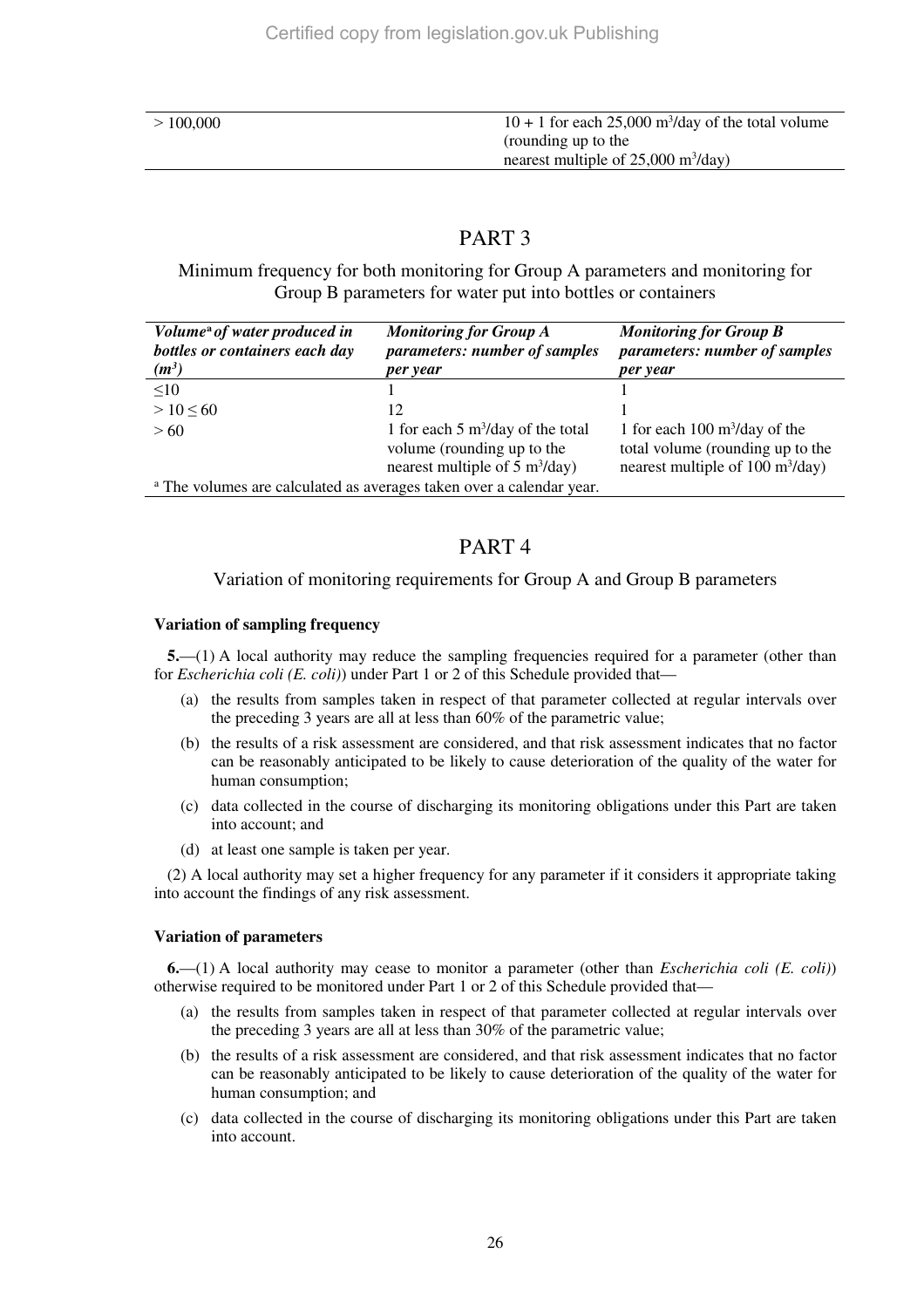(2) A local authority may monitor for other properties, elements, organisms or substances not included as a parameter if it considers it appropriate taking into account the findings of any risk assessment.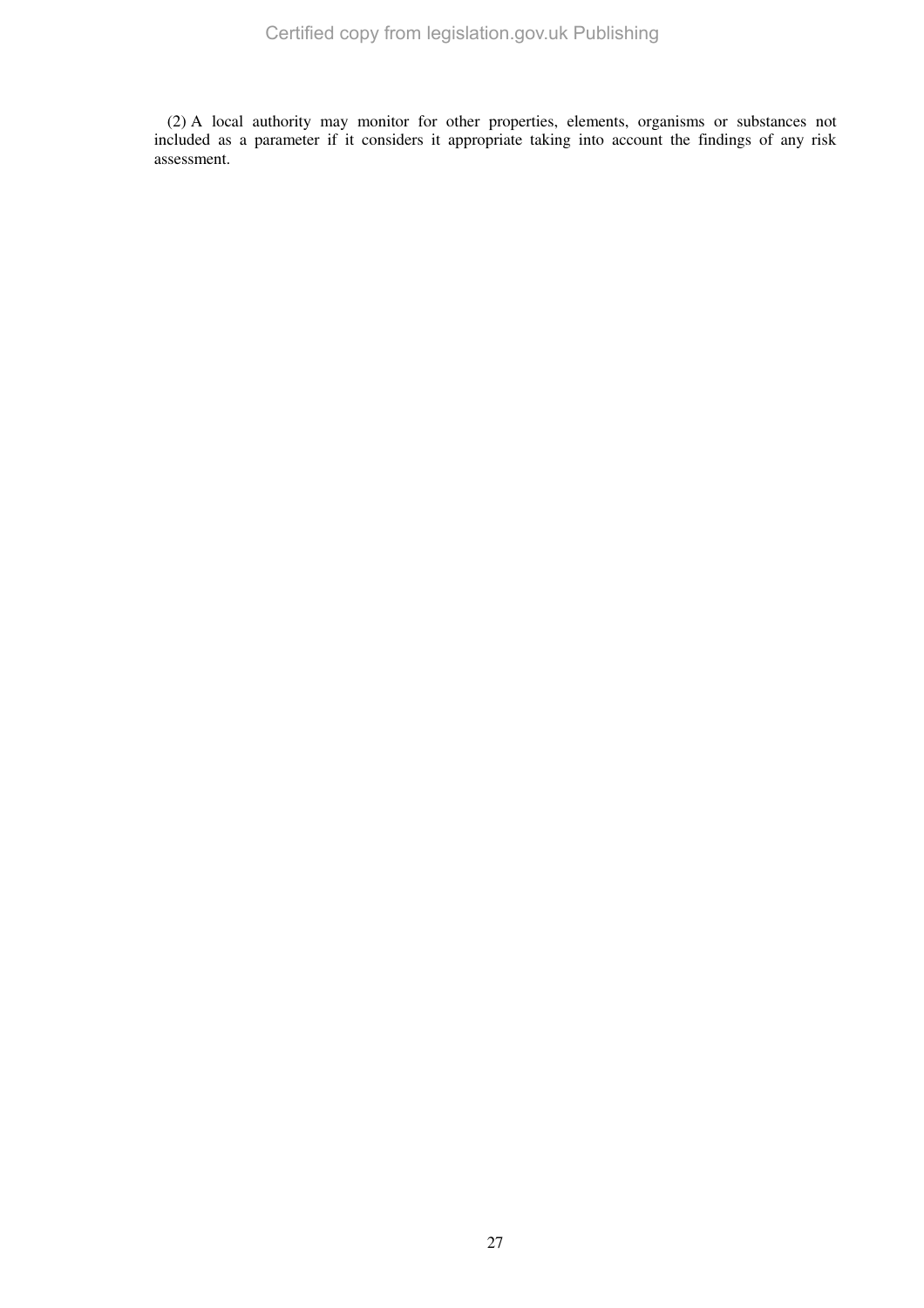# SCHEDULE 3 Regulations 12 and 13

# Monitoring of radioactive substances

#### **Radon**

**1.**—(1) In relation to the radon parameter in the radioactive substances parameters table, a local authority—

- (a) must ensure that a representative survey is carried out in accordance with sub-paragraph (2) to determine the likelihood of a private water supply failing to comply with the relevant parametric concentration or value specified in the radioactive substances parameters table; and
- (b) must carry out monitoring where there is reason to believe, on the basis of the results of the representative surveys or other reliable information, including any risk assessment carried out in accordance with regulation 6, that the parametric value for the radon parameter laid down in the radioactive substances parameters table might be exceeded.

(2) A representative survey must be designed in such a way—

- (a) as to be capable of determining the scale and nature of likely exposure to radon in water intended for human consumption originating from different types of groundwater sources and wells in different geological areas; and
- (b) that underlying parameters, especially the geology and hydrology of the area, radioactivity of rock or soil, and well type, can be identified and used to direct further action to areas of likely high exposure to radon.

#### **Tritium**

**2.**—(1) In relation to the tritium parameter in the radioactive substances parameters table, a local authority—

- (a) must carry out monitoring where an anthropogenic source of tritium or other artificial radionuclides is present within the catchment area and it cannot be shown on the basis of other surveillance programmes or investigations, including any risk assessment carried out in accordance with regulation 6, that the level of tritium is below the parametric value listed in the radioactive substances parameters table; and
- (b) must carry out an investigation of the presence of other artificial radionuclides if the concentration of tritium exceeds the parametric value listed in the radioactive substances parameters table.

(2) Where monitoring is required by sub-paragraph (1)—

- (a) it must be carried out at the frequencies as set out for monitoring for Group B parameters in Table 3 in Part 2 of Schedule 2; or
- (b) it must (in the case of a private water supply falling within the scope of regulation  $11(1)$ ) be carried out at least every 5 years or more frequently if the risk assessment referred to under sub-paragraph (1)(a) shows this to be necessary.

#### **Indicative Dose**

**3.**—(1) In relation to the indicative dose parameter in the radioactive substances parameters table, a local authority must carry out monitoring where a source of artificial radioactivity or elevated natural radioactivity is present and it cannot be shown on the basis of other surveillance programmes or investigations, including any risk assessment carried out in accordance with regulation 6, that the level of indicative dose is below the parametric value listed in the radioactive substances parameters table.

(2) Where monitoring is required by sub-paragraph (1) in relation to artificial radionuclides—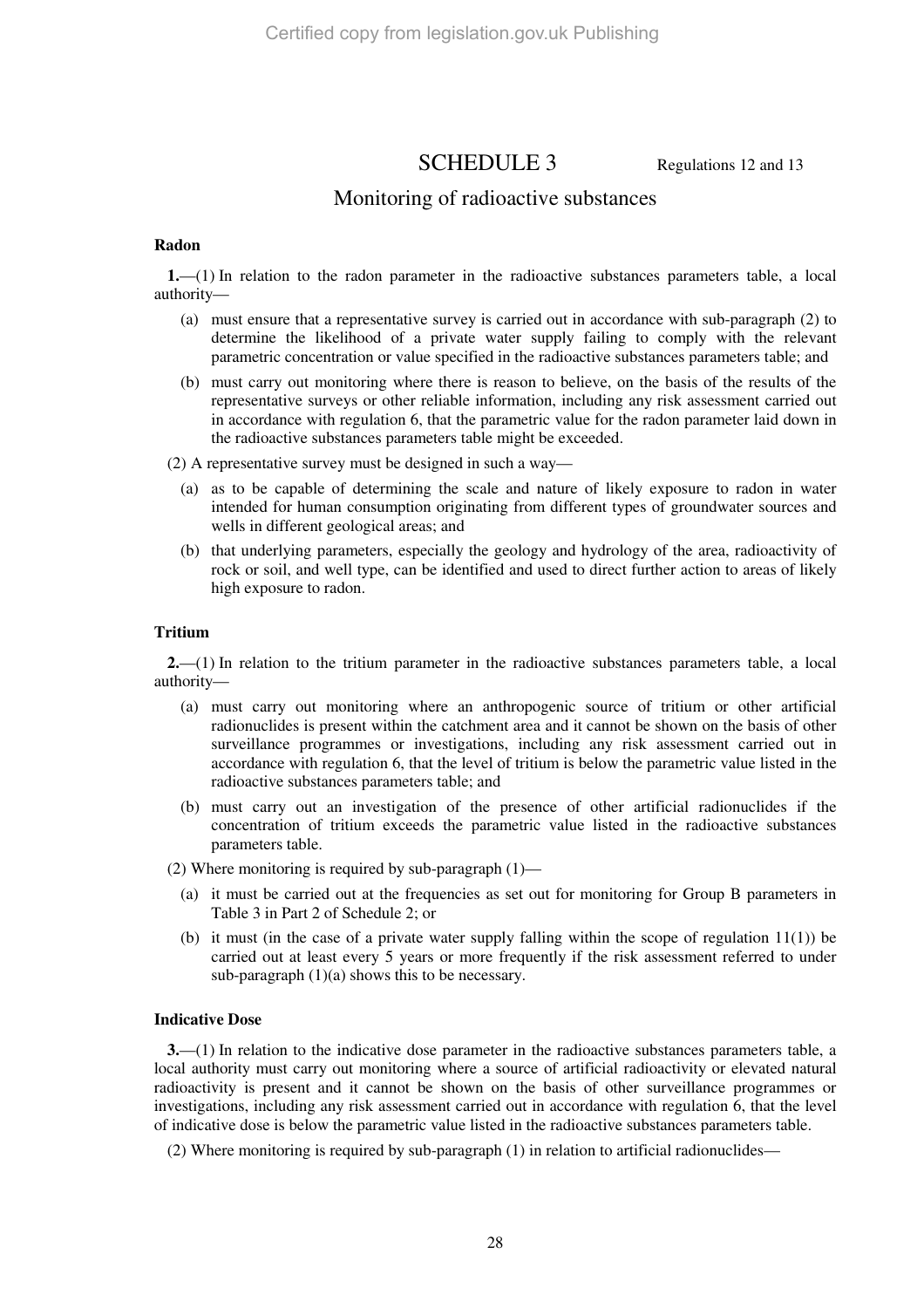- (a) it must be carried out at the frequencies as set out for monitoring for Group B parameters in Table 3 in Part 2 of Schedule 2; or
- (b) it must (in the case of a private water supply falling within the scope of regulation  $11(1)$ ) be carried out at least every 5 years or more frequently if the risk assessment shows this to be necessary.

(3) Where monitoring is required by sub-paragraph (1) in relation to a source of elevated natural radioactivity—

- (a) the local authority—
	- (i) may decide the frequency of monitoring in its area depending on the screening strategy adopted by the authority; and
	- (ii) must notify the Welsh Ministers in writing of its decision under sub-paragraph (i); and
- (b) the frequency of monitoring decided under paragraph  $(a)(i)$  may vary from a single check measurement to the frequencies as set out for monitoring for Group B parameters in Table 3 in Part 2 of Schedule 2.

(4) Where a local authority decides under sub-paragraph (3) that a single check measurement for natural radioactivity is appropriate, the local authority must carry out a further check if any change occurs in relation to the private water supply which is likely to influence the concentrations of radionuclides in the supply.

#### **Water treatment**

**4.** Where treatment to reduce the level of radionuclides in a private water supply has been undertaken, the local authority must monitor the supply for total indicative dose, radon and tritium in accordance with the provisions of this Part and the frequencies as set out for monitoring for Group B parameters in Table 3 in Part 2 of Schedule 2 to verify the continued efficacy of that treatment.

#### **Averaging**

**5.** Where a parametric value in the radioactive substances parameters table is exceeded in relation to a particular sample taken by a local authority, the Welsh Ministers must specify, by notice in writing to the local authority, the extent of resampling necessary to ensure that the measured values are representative of an average activity concentration for a full year.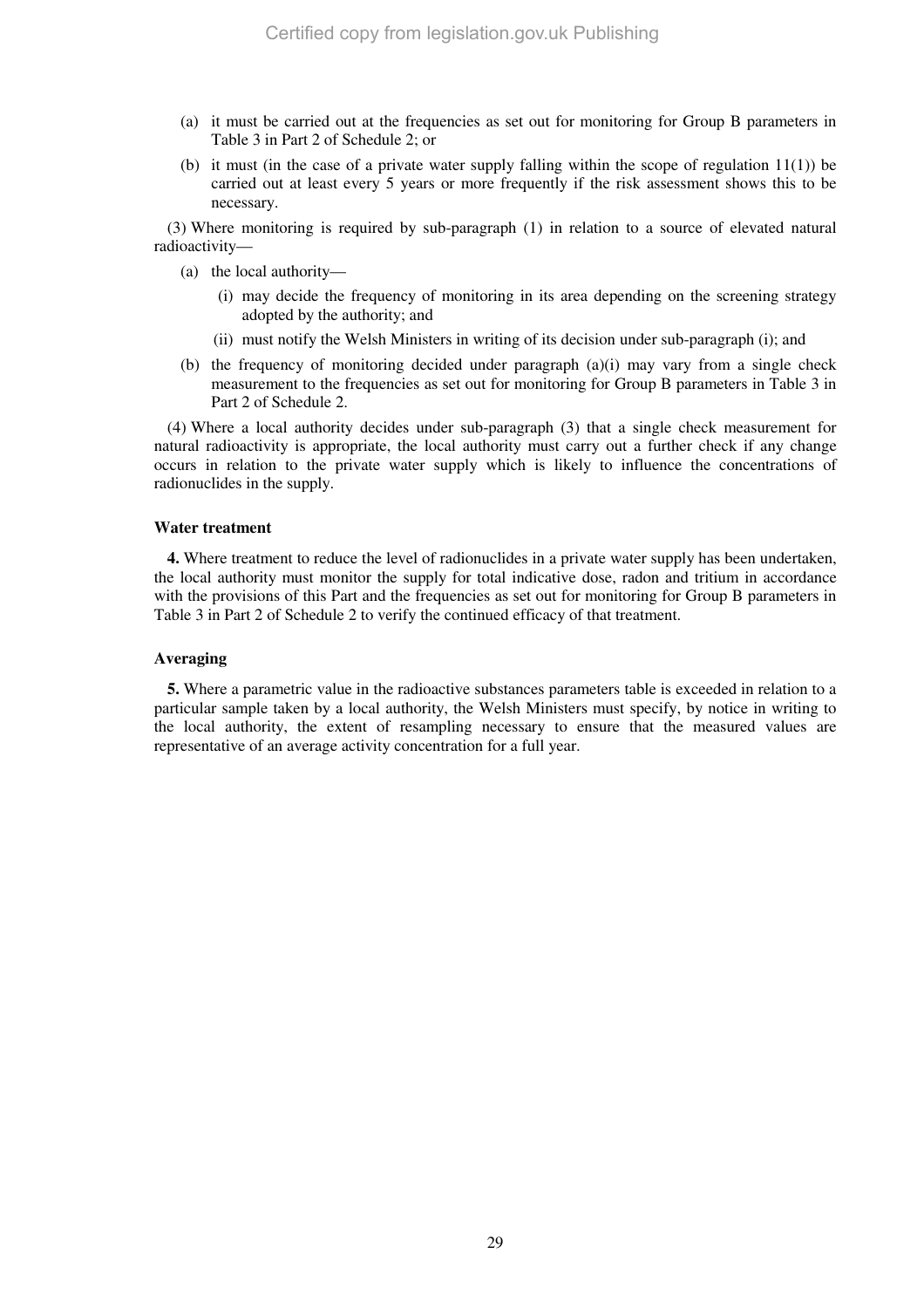SCHEDULE 4 Regulations 13 and 14

# Sampling and analysis

# PART 1

# General

# **Samples: general**

**1.**——(1) The local authority must ensure, so far as reasonably practicable, that the appropriate requirements are satisfied when—

- (a) taking, handling, transporting and storing a sample required to be taken in accordance with this Schedule;
- (b) analysing such a sample; or
- (c) causing any such sample to be taken, handled, transported, stored or analysed.
- (2) In this paragraph, "the appropriate requirements" means such of the following as are applicable—
	- (a) the sample is representative of the quality of the water at the time of sampling;
	- (b) the person taking a sample is subject to a system of quality control to an appropriate standard checked from time to time by a suitably accredited body;
	- (c) the sample is not contaminated when being taken;
	- (d) the sample is kept at such a temperature and in such conditions as secure that there is no material alteration of the concentration or value for the measurement or observation of which the sample is intended;
	- (e) the sample is analysed as soon as reasonably practicable after it has been taken—
		- (i) by, or under the supervision of, a person who is competent to perform that task; and
		- (ii) with the use of such equipment as is suitable for the purpose;
	- (f) the collection and transportation of samples, or measurements recorded by continuous monitoring must be subject to a system of quality control to an appropriate standard checked from time to time by a suitably accredited body.

(3) When undertaking the activity described in—

- (a) sub-paragraph  $(1)(a)$ , the local authority must demonstrate compliance with any of EN ISO/IEC 17024, EN ISO/EIC 17025, or another equivalent standard accepted at international level;
- (b) sub-paragraph (1)(b), the local authority must demonstrate compliance with EN ISO/EIC 17025 or another equivalent standard accepted at international level.

(4) Implementation of the requirement in sub-paragraph (3)(a) may be delayed for a period of no more than 24 months beginning on the day on which these Regulations come into force.

(5) In this paragraph, "suitably accredited body" means any person accredited by the United Kingdom Accreditation Service(**1**).

# **Analysing samples: microbiological parameters**

**2.** For each parameter specified in the first column of Table 1 in Part 2 of this Schedule the method of analysis is specified in the second column of that table.

 $\overline{a}$ (**1**) *See* S.I. 2009/3155 for the appointment of the United Kingdom Accreditation Service as the national accreditation body.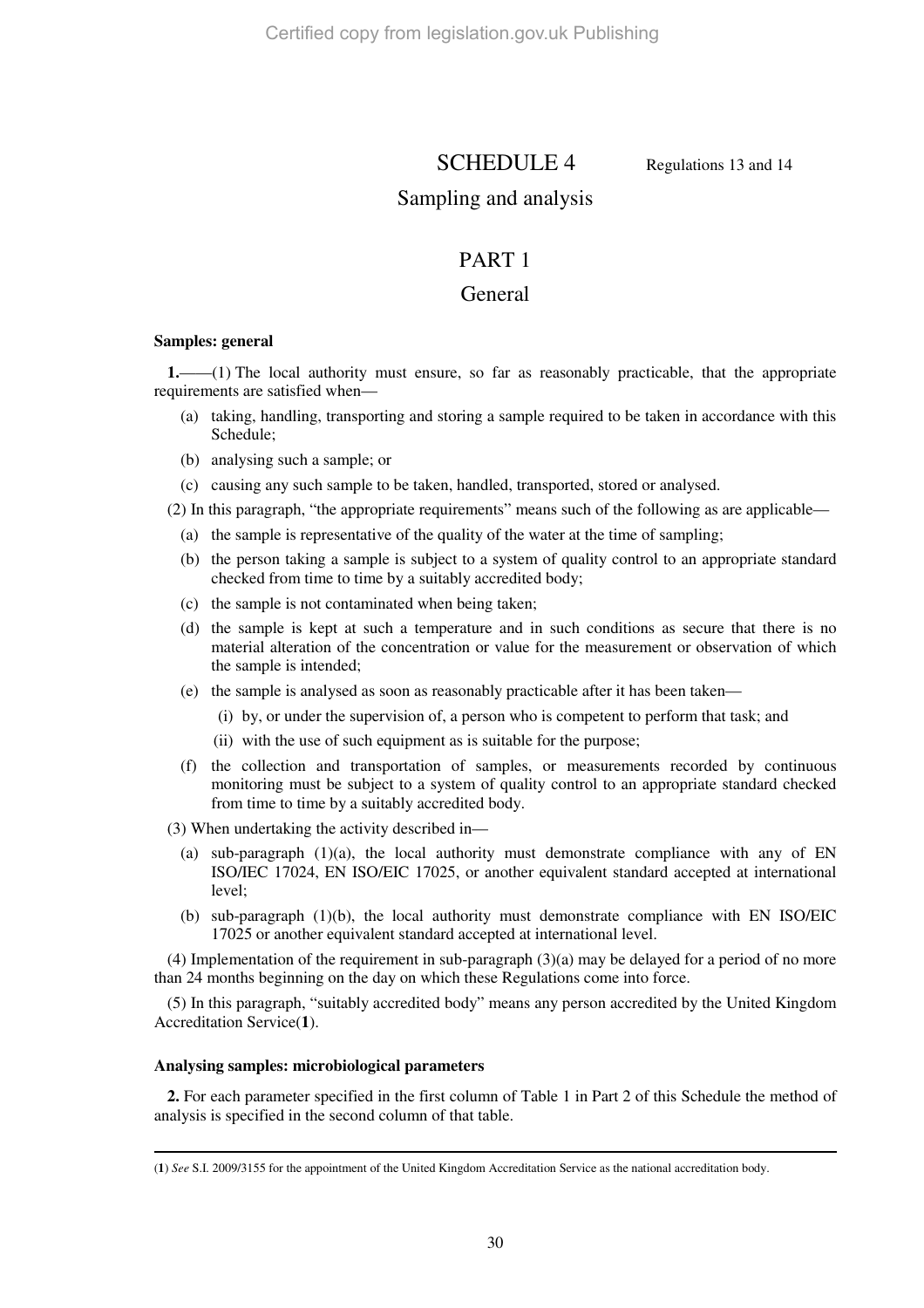### **Analysing samples: chemical and indicator parameters**

**3.**—(1) On or before 31 December 2019, the local authority may apply the method of analysis for chemical and indicator parameters in either sub-paragraph (3) or sub-paragraph (4).

(2) After 31 December 2019, the local authority must apply the method of analysis for chemical and indicator parameters in sub-paragraph (4).

(3) For each parameter specified in the first column of Table 2 in Part 2 of this Schedule the method is one that is capable of—

- (a) measuring concentrations and values with the trueness and precision specified in the second and third columns of that table, and
- (b) detecting the parameter at the limit of detection specified in the fourth column of that table.

(4) For each parameter specified in the first column of Table 3 in Part 2 of this Schedule the method is one that is capable of measuring concentrations equal to—

- (a) the parametric value with a limit of quantification of 30% or less of the relevant parametric value (as contained in Schedule 1), and
- (b) the uncertainty of measurement in the second column of that table.

(5) The method of analysis used for odour and taste parameters must be capable of measuring values equal to the parametric value with a precision of 1 dilution number at 25°C.

(6) For these purposes—

- (a) "limit of detection" is—
	- (i) three times the relative within-batch standard deviation of a natural sample containing a low concentration of the parameter; or
	- (ii) five times the relative within-batch standard deviation of a blank sample;
- (b) "precision" (the random error) is twice the standard deviation (within a batch and between batches) of the spread of results about the mean. Acceptable precision is twice the relative standard deviation. Further specifications are set out in ISO 17025;
- (c) "trueness" (the systematic error) is the difference between the mean value of the large number of repeated measurements and the true value. Further specifications are set out in ISO 17025;
- (d) "uncertainty of measurement" is a non-negative parameter characterising the dispersion of the quantity values being measured, based on the information used.

#### **Authorisation of alternative methods of analysis**

**4.**—(1) The Welsh Ministers may authorise a method different from those set out in paragraph 3(2) or 3(3) if satisfied that it is at least as reliable.

(2) An authorisation may be time-limited and may be revoked at any time.

#### **Sampling and analysis by persons other than local authorities**

**5.**—(1) A local authority may enter into an arrangement for any person to take and analyse samples on its behalf.

(2) A local authority must not enter into an arrangement under sub-paragraph (1) unless—

- (a) it is satisfied that the task will be carried out promptly by a person competent to perform it, and
- (b) it has made arrangements that ensure that any breach of these Regulations is communicated to it immediately, and any other result is communicated to it within 28 days.

# PART 2

# Analytical methods

**Table 1**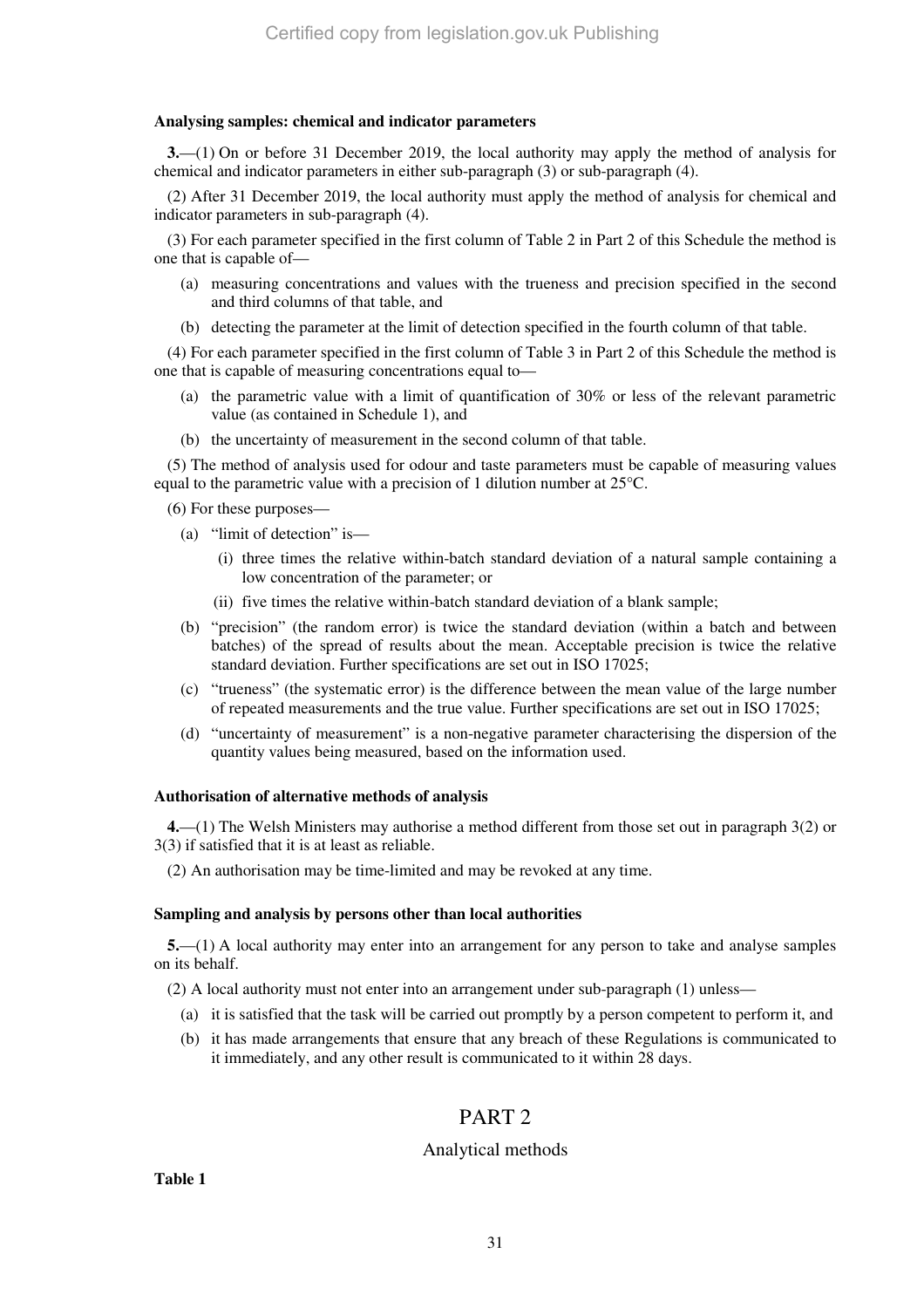| <b>Parameter</b>                                                                                                                                       | <b>Method</b>                            |
|--------------------------------------------------------------------------------------------------------------------------------------------------------|------------------------------------------|
| Escherichia coli (E. coli)                                                                                                                             | EN ISO 9308-1 or EN ISO 9308-2           |
| Enterococci                                                                                                                                            | EN ISO 7899-2                            |
| Pseudomonas aeruginosa                                                                                                                                 | <b>EN-ISO 16266</b>                      |
| Colony count $22^{\circ}$ C — enumeration of culturable<br>microorganisms<br>Colony count $36^{\circ}$ C — enumeration of culturable<br>microorganisms | <b>EN ISO 6222</b><br><b>EN ISO 6222</b> |
| <i>Clostridium perfringens</i> (including spores)                                                                                                      | <b>EN ISO 14189</b>                      |

# **Table 2**

**Prescribed performance characteristics for methods of analysis for chemical and indicator parameters: trueness, precision and limit of detection (on or before 31 December 2019)** 

| <b>Parameter</b>                                                                  | Trueness % of<br>prescribed<br>concentration or value<br>or specification<br>(except for pH) | Precision % of<br>prescribed<br>concentration or value<br>or specification<br>(except for pH) | Limit of detection %<br>of prescribed<br>concentration or<br>value or specification<br>(except for pH) |
|-----------------------------------------------------------------------------------|----------------------------------------------------------------------------------------------|-----------------------------------------------------------------------------------------------|--------------------------------------------------------------------------------------------------------|
| Aluminium                                                                         | 10                                                                                           | 10                                                                                            | 10                                                                                                     |
| Ammonium                                                                          | 10                                                                                           | 10                                                                                            | 10                                                                                                     |
| Antimony                                                                          | 25                                                                                           | 25                                                                                            | 25                                                                                                     |
| Arsenic                                                                           | 10                                                                                           | 10                                                                                            | 10                                                                                                     |
| Benzene                                                                           | 25                                                                                           | 25                                                                                            | 25                                                                                                     |
| Benzo(a)pyrene                                                                    | 25                                                                                           | 25                                                                                            | 25                                                                                                     |
| Boron                                                                             | 10                                                                                           | 10                                                                                            | 10                                                                                                     |
| <b>Bromate</b>                                                                    | 25                                                                                           | 25                                                                                            | 25                                                                                                     |
| Cadmium                                                                           | 10                                                                                           | 10                                                                                            | 10                                                                                                     |
| Chloride                                                                          | 10                                                                                           | 10                                                                                            | 10                                                                                                     |
| Chromium                                                                          | 10                                                                                           | 10                                                                                            | 10                                                                                                     |
| Colour                                                                            | 10                                                                                           | 10                                                                                            | 10                                                                                                     |
| Conductivity                                                                      | 10                                                                                           | 10                                                                                            | 10                                                                                                     |
| Copper                                                                            | 10                                                                                           | 10                                                                                            | 10                                                                                                     |
| $Cyanide^{(1)}$                                                                   | 10                                                                                           | 10                                                                                            | 10                                                                                                     |
| 1.2-dichloroethane                                                                | 25                                                                                           | 25                                                                                            | 10                                                                                                     |
| Fluoride                                                                          | 10                                                                                           | 10                                                                                            | 10                                                                                                     |
| Hydrogen ion<br>concentration pH<br>(expressed in pH units)                       | 0.2                                                                                          | 0.2                                                                                           |                                                                                                        |
| Iron                                                                              | 10                                                                                           | 10                                                                                            | 10                                                                                                     |
| Lead                                                                              | 10                                                                                           | 10                                                                                            | 10                                                                                                     |
| Manganese                                                                         | 10                                                                                           | 10                                                                                            | 10                                                                                                     |
| Mercury                                                                           | 20                                                                                           | 10                                                                                            | 20                                                                                                     |
| Nickel                                                                            | 10                                                                                           | 10                                                                                            | 10                                                                                                     |
| Nitrate                                                                           | 10                                                                                           | 10                                                                                            | 10                                                                                                     |
| Nitrite                                                                           | 10                                                                                           | 10                                                                                            | 10                                                                                                     |
| Oxidisability <sup>(2)</sup><br>Pesticides and related<br>products <sup>(3)</sup> | 25                                                                                           | 25                                                                                            | 25                                                                                                     |
| Polycyclic aromatic<br>hydrocarbons <sup>(4)</sup>                                | 25                                                                                           | 25                                                                                            | 25                                                                                                     |
| Selenium                                                                          | 10                                                                                           | 10                                                                                            | 10                                                                                                     |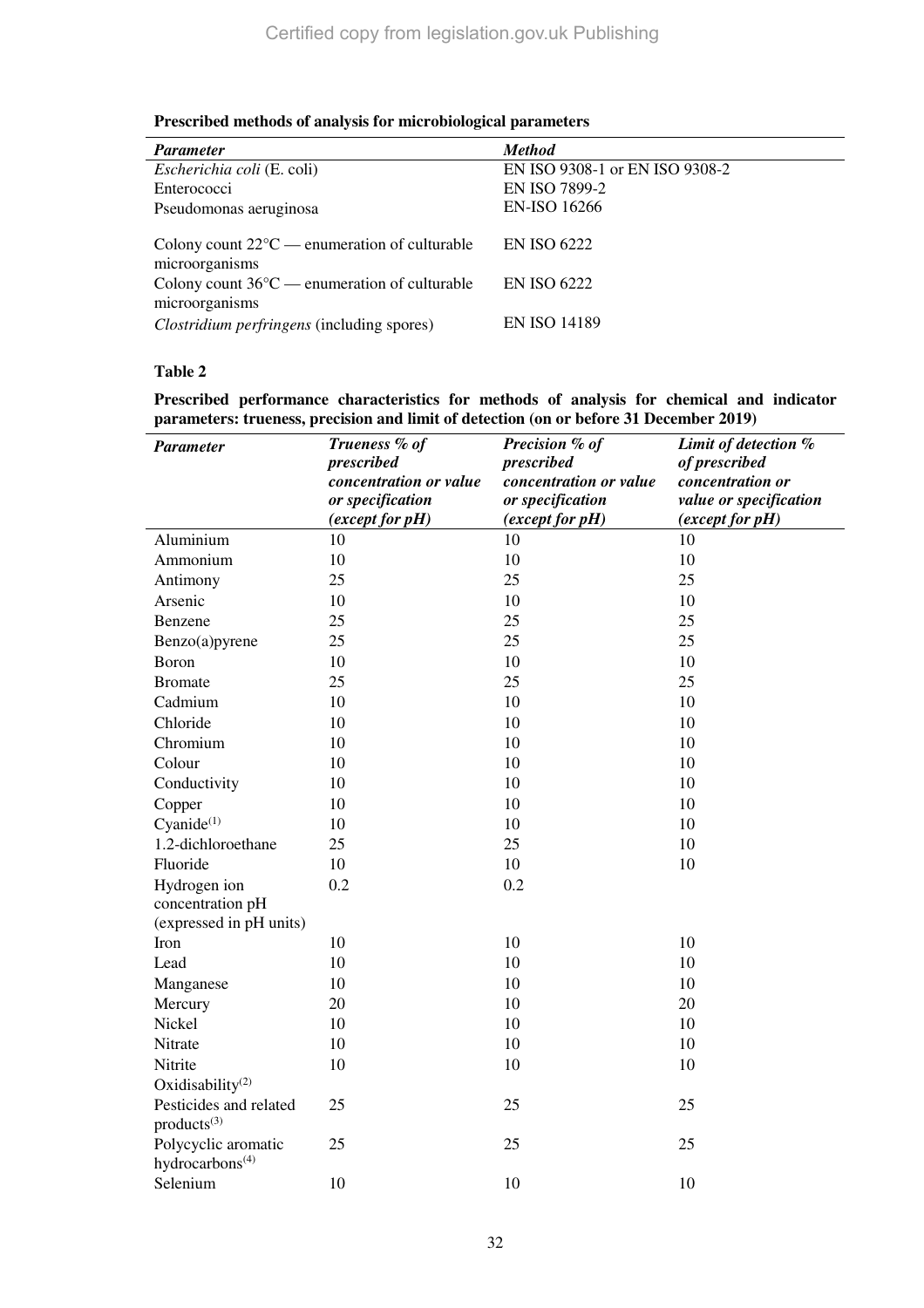# Certified copy from legislation.gov.uk Publishing

| Sodium                                        | 10 | 10 | 10 |
|-----------------------------------------------|----|----|----|
| Sulphate                                      | 10 | 10 | 10 |
| Tetrachloroethene <sup><math>(5)</math></sup> | 25 | 25 | 10 |
| Tetrachloromethane                            | 20 | 20 | 20 |
| Trichloroethene <sup><math>(5)</math></sup>   | 25 | 25 | 10 |
| Trihalomethanes:                              |    |    |    |
| Total $(4)$                                   | 25 | 25 | 10 |
| Turbidity <sup>(6)</sup>                      | 10 | 10 | 10 |
| Turbidity $(7)$                               | 25 | 25 | 25 |

(1) The method of analysis should determine total cyanide in all forms.

(2) EN ISO 8476.

(3) The performance characteristics apply to each individual pesticide and will depend on the pesticide concerned. Values for the uncertainty of measurement as low as 30% can be achieved for several pesticides, higher values up to 80% may be allowed for a number of pesticides.

 $(4)$  The performance characteristics apply to the individual substances specified at 25% of the parametric value in Table B of Part 1 of Schedule 1.

 $(5)$  The performance characteristics apply to the individual substances specified at 50% of the parametric value in Table B of Part 1of Schedule 1.

(6) The performance characteristics apply to the prescribed value of 4 NTU.

(7) The performance characteristics apply to the specification of 1 NTU for surface waters or ground waters influenced by surface water.

# **Table 3**

#### **Method of analysis for chemical and indicator parameters: uncertainty of measurement**(1)

| Parameter                                      | Uncertainty of measurement |
|------------------------------------------------|----------------------------|
|                                                | % of parametric value      |
|                                                | (except for pH)            |
| Aluminium                                      | 25                         |
| Ammonium                                       | 40                         |
| Antimony                                       | 40                         |
| Arsenic                                        | 30                         |
| Benzene                                        | 40                         |
| Benzo(a)pyrene <sup>(2)</sup>                  | 50                         |
| Boron                                          | 25                         |
| <b>Bromate</b>                                 | 40                         |
| Cadmium                                        | 25                         |
| Chloride                                       | 15                         |
| Chromium                                       | 30                         |
| Conductivity                                   | 20                         |
| Copper                                         | 25                         |
| Cyanide $(3)$                                  | 30                         |
| 1,2-dichloroethane                             | 40                         |
| Fluoride                                       | 20                         |
| Hydrogen ion concentration pH (expressed in pH | 0.2                        |
| units)                                         |                            |
| Iron                                           | 30                         |
| Lead                                           | 25                         |
| Manganese                                      | 30                         |
| Mercury                                        | 30                         |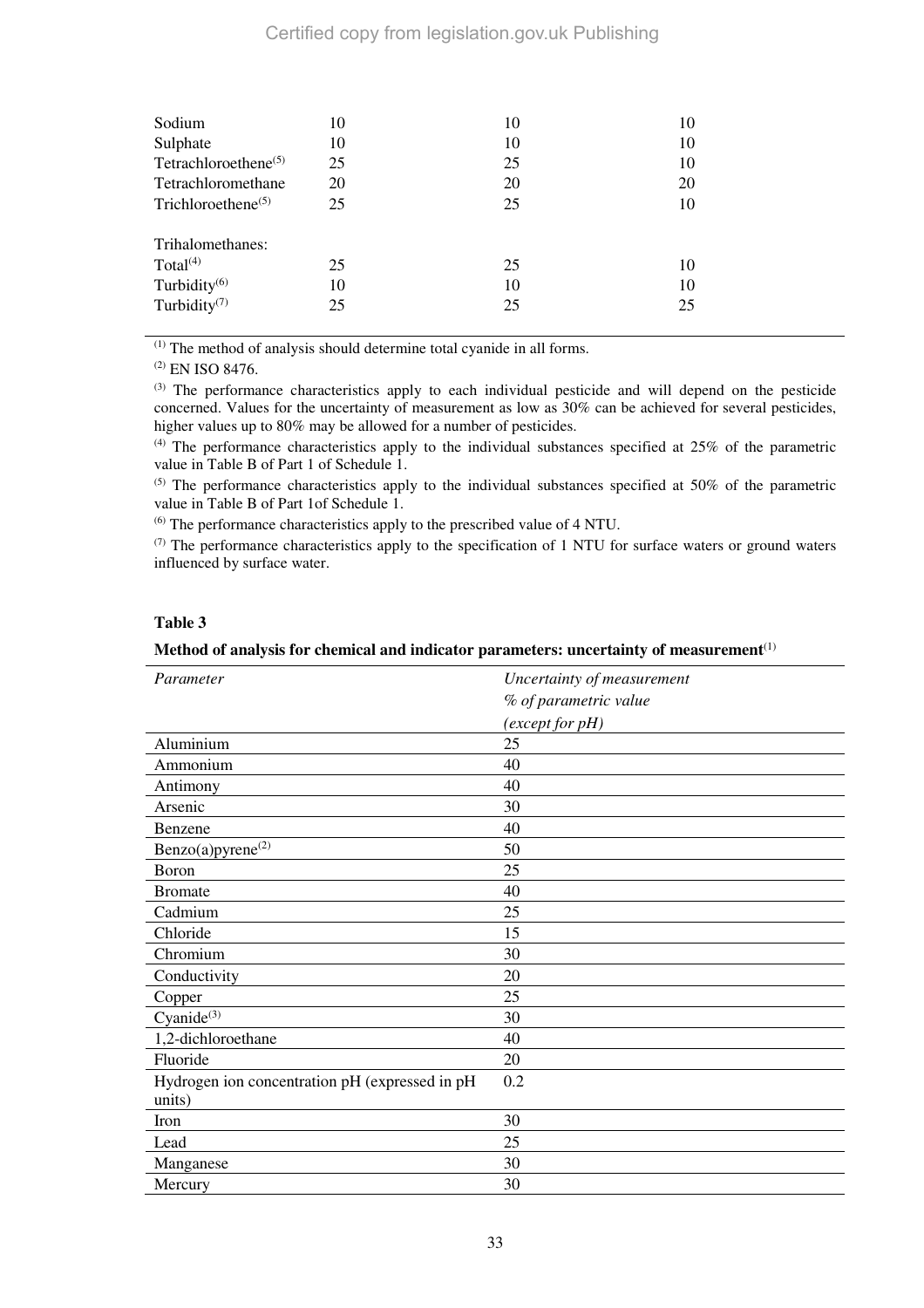| Nickel                                          | 25 |
|-------------------------------------------------|----|
| Nitrate                                         | 15 |
| Nitrite                                         | 20 |
| Oxiedisability <sup>(4)</sup>                   | 50 |
| Pesticides <sup><math>(5)</math></sup>          | 30 |
| Polycyclic aromatic hydrocarbons <sup>(6)</sup> | 50 |
| Selenium                                        | 40 |
| Sodium                                          | 15 |
| Sulphate                                        | 15 |
| Tetrachloroethene <sup>(7)</sup>                | 30 |
| Trichloroethene <sup><math>(7)</math></sup>     | 40 |
| Trihalomethanes: total <sup>(6)</sup>           | 40 |
| Total organic carbon $(TOC)^{(8)}$              | 30 |
| Turbidity $(9)$                                 | 30 |

(1) The uncertainty of measurement must not be used as an additional tolerance to the parametric values set out in Schedule 1.

 $<sup>(2)</sup>$  If the value of uncertainty of measurement cannot be met, the best available technique should be selected</sup> (up to 60%).

 $(3)$  The method of analysis should determine total cyanide in all forms.

(4) EN ISO 8476.

(5) The performance characteristics apply to each individual pesticide and will depend on the pesticide concerned. Values for the uncertainty of measurement as low as 30% can be achieved for several pesticides, higher values up to 80% may be allowed for a number of pesticides.

 $^{(6)}$  The performance characteristics apply to the individual substances specified at 25% of the parametric value in Table B of Part 1 of Schedule 1.

 $(7)$  The performance characteristics apply to the individual substances specified at 50% of the parametric value in Table B of Part 1 of Schedule 1.

(8) The uncertainty of measurement must be estimated at the level of 3mg/l of TOC. CEN 1484 Guidelines for the determination of TOC and dissolved organic carbon must be used.

 $<sup>(9)</sup>$  The uncertainty of measurement must be estimated at the level of 1.0 NTU in accordance with EN ISO</sup> 7027.

# PART 3

#### Monitoring for indicative dose and analytical performance characteristics

**6.** A local authority may use reliable screening strategies to indicate the presence of radioactivity in water intended for human consumption.

**7.** The strategies referred to in paragraph 6 may include screening for—

- (a) certain radionuclides or individual radionuclide; or
- (b) gross alpha activity or gross beta activity (where appropriate gross beta activity may be replaced by residual beta activity after subtraction of the K-40 activity concentration).

#### **Screening for certain radionuclides, or screening for an individual radionuclide**

**8.** If one of the activity concentrations exceeds 20% of the corresponding derived value or the tritium concentration exceeds its parametric value listed in Part 3 of Schedule 1 an analysis of additional radionuclides is required.

**9.** A local authority must, in deciding which radionuclides require to be measured for each supply, take into account all relevant information about likely sources of radioactivity.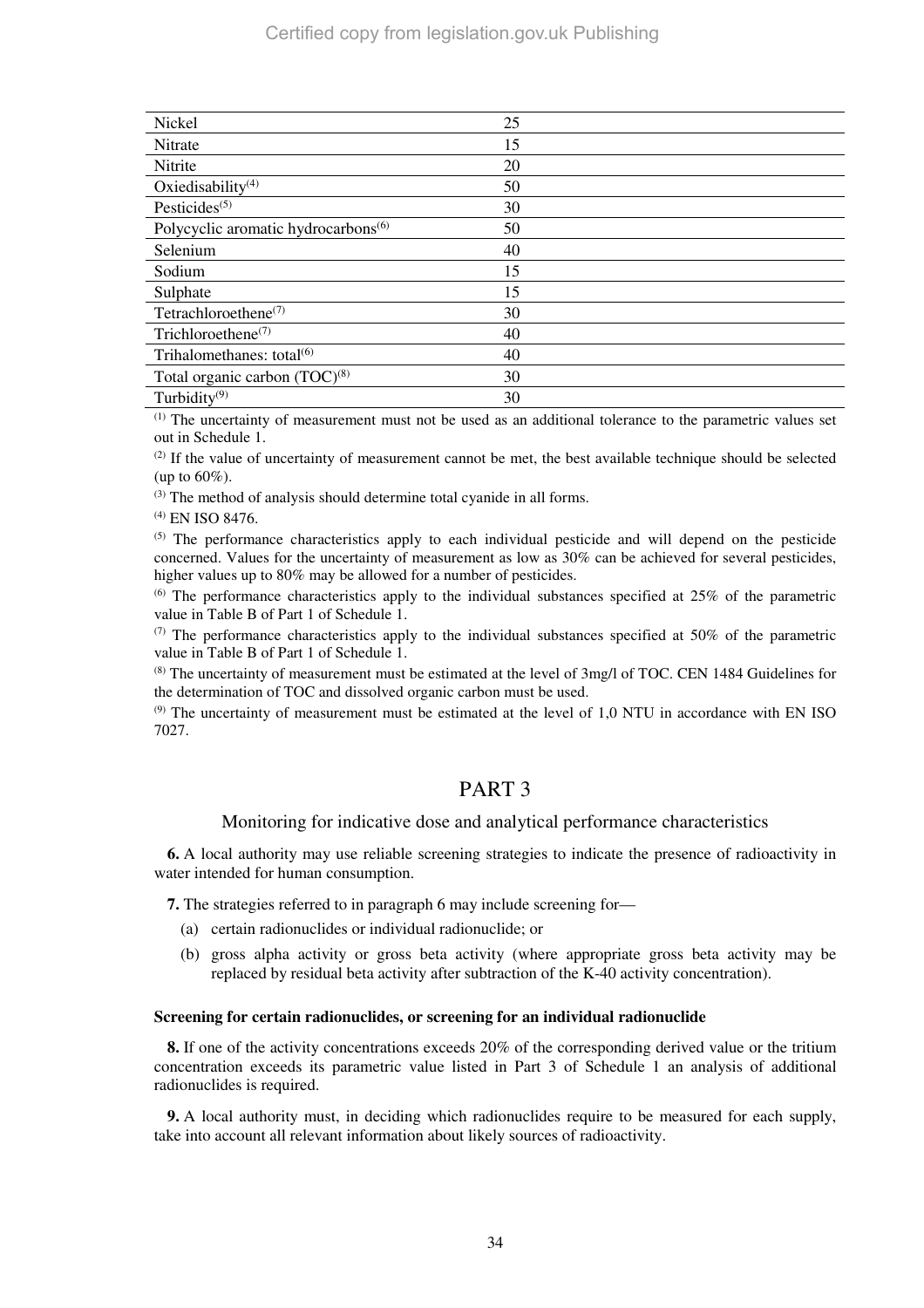## **Screening strategies for gross alpha activity and gross beta activity**

**10.** Subject to paragraph 11 the recommended screening levels are—

- (a) 0,1Bq/l for gross alpha activity; and
- (b) 1,0Bq/l for gross beta activity.

**11.** If the gross alpha activity exceeds 0,1Bq/l or the gross beta activity exceeds 1,0Bq/l, analysis for specific radionuclides is required.

**12.** The Welsh Ministers may set alternative screening levels for gross alpha activity and gross beta activity where it can be demonstrated by the local authority that the alternative levels are in compliance with an indicative dose of 0,1 mSv.

## **Calculation of the indicative dose**

**13.** The indicative dose must be calculated from—

- (a) the measured radionuclide concentrations and the dose coefficients laid down in Annex III, Table A of Directive 96/29/Euratom(**1**) ; or
- (b) more recent information recognised by the Welsh Ministers, on the basis of the annual intake of water (730 1 for adults).

**14.** Where the following formula is satisfied, it can be assumed that the indicative dose is less than the parametric value of 0,1 mSv and no further investigation is required—

| Origin     | <b>Nuclide</b> | <b>Derived concentration</b> |
|------------|----------------|------------------------------|
| Natural    | $U-238^3$      | $3,0$ Bq/l                   |
|            | $U-234^3$      | $2,8$ Bq/l                   |
|            | Ra-226         | $0,5$ Bq/l                   |
|            | Ra-228         | $0,2$ Bq/l                   |
|            | $Pb-210$       | $0,2$ Bq/l                   |
|            | $Po-210$       | $0,1$ Bq/l                   |
| Artificial | $C-14$         | $240$ Bq/l                   |
|            | $Sr-90$        | 4.9 Bq/l                     |
|            | Pu-239/Pu-240  | $0,6$ Bq/l                   |
|            | Am-241         | $0,7$ Bq $/1$                |
|            | $Co-60$        | $40$ Bq/l                    |
|            | $Cs-134$       | $7,2$ Bq/l                   |
|            | $Cs-137$       | $11$ Bq/l                    |
|            | $1 - 131$      | 6,2 Bq/l                     |

**Derived concentrations for radioactivity in water intended for human consumption (1)**

(1) This table allows only for the radiological properties of uranium, not for its chemical toxicity.

#### **Performance characteristics and methods of analysis**

**15.** For the following parameters and radionuclides, the method of analysis used must, as a minimum, be capable of measuring activity concentrations with a limit of detection specified below:

| <b>Parameters and radionuclides</b> | Limit of detection (Notes 1,2) | <b>Notes</b> |
|-------------------------------------|--------------------------------|--------------|
| Tritium                             | $10$ Bg/l                      | Note 3       |
| Radon                               | $10$ Ba/l                      | Note 3       |
| gross alpha                         | 0.04 Bq/l                      | Note 4       |

 $\overline{a}$ 

(**1**) OJ No. L 159, 29.6.1996, p. 1, prospectively repealed and replaced by Directive 2013/59 Euratom (OJ L 13, 17.1.2014, p. 1) with effect from 6 February 2018.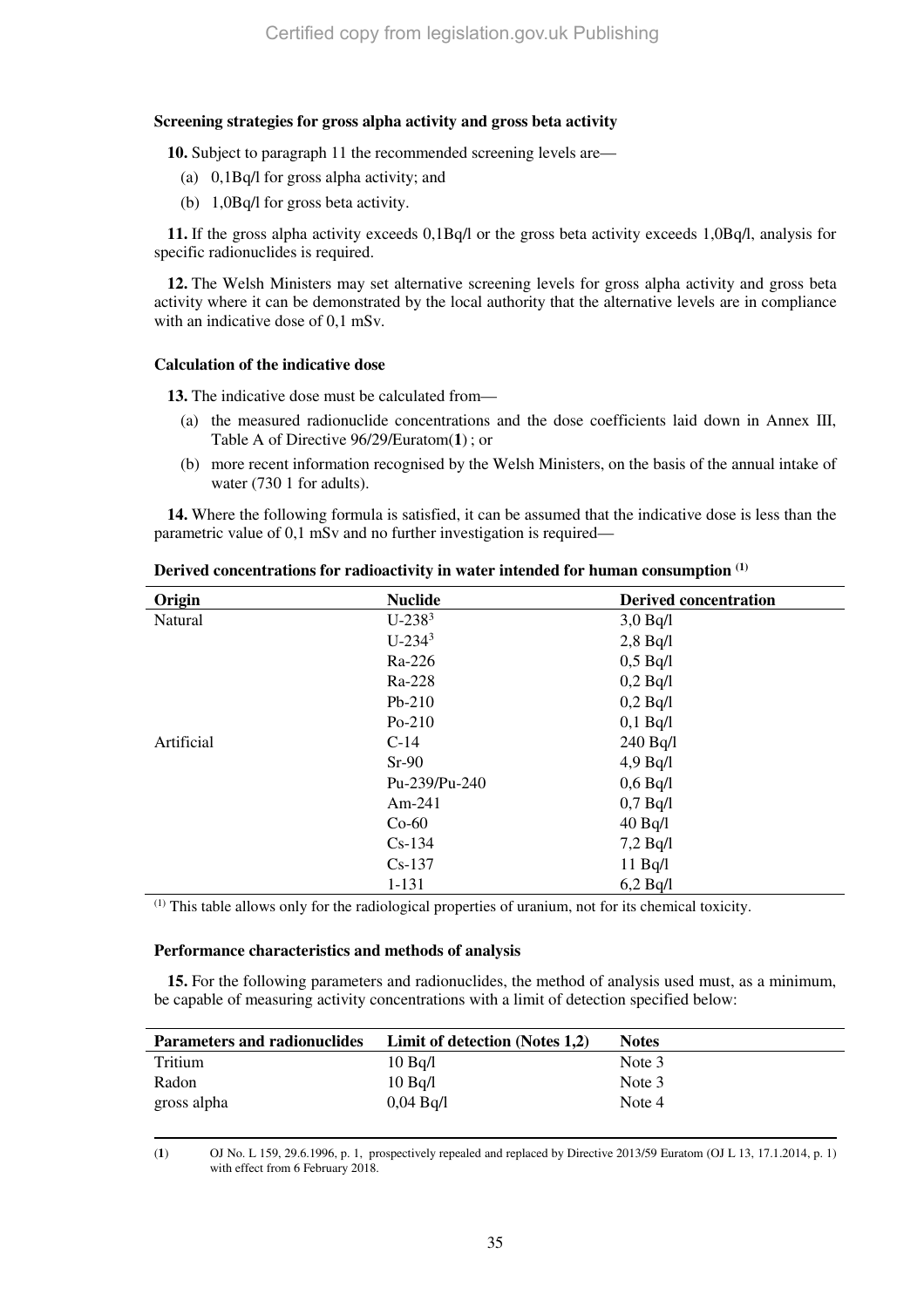| gross beta    | $0,4$ Bq/1    | Note 4 |
|---------------|---------------|--------|
| $U-238$       | 0,02 Bq/l     |        |
| $U-234$       | 0,02 Bq/1     |        |
| Ra-226        | 0,04 Bq/l     |        |
| Ra-228        | 0,02 Bq/l     | Note 5 |
| $Pb-210$      | 0,02 Bq/l     |        |
| $Po-210$      | $0,01$ Bq/l   |        |
| $C-14$        | 20 Bq/l       |        |
| $Sr-90$       | $0,4$ Bq $/1$ |        |
| Pu-239/Pu-240 | 0,04 Bq/1     |        |
| $Am-241$      | 0,06 Bq/l     |        |
| $Co-60$       | 0,5 Bq/1      |        |
| $Cs-134$      | 0,5 Bq/1      |        |
| $C2-137$      | $0,5$ Bq/l    |        |
| $1 - 131$     | 0,5 Bq/1      |        |

Note 1: The limit of detection must be calculated according to the ISO standard 11929: Determination of the characteristic limits (decision threshold, detection limit, and limits of confidence interval) for measurements of ionising radiation — Fundamentals and application, with probabilities of errors of 1st and 2nd kind of 0,05 each.

Note 2: Measurement uncertainties must be calculated and reported as complete standard uncertainties, or as expanded uncertainties with an expansion factor of 1,96 according the ISO Guide for the Expression of Uncertainty in Measurement.

Note 3: The limit of detection for tritium and for radon is 10% of its parametric value of 100 Bq/1.

Note 4: The limit of detection for gross alpha activity and gross beta activities are 40% of the screening values of 0,1 and 1,0 Bq/1 respectively.

Note 5: This limit of detection applies only to initial screening for indicative dose for a new water source; if initial checking indicates that it is not plausible that Ra-228 exceeds 20% of the derived concentration, the limit of detection may be increased to 0,08 Bq/1 for routine Ra-228 nuclide specific measurements, until a subsequent re-check is required.

# SCHEDULE 5 Regulation 16

# Records

#### **Initial records**

**1.**—(1) A local authority must record the number of private water supplies in its area, and for each supply must record—

- (a) the name of the supply, together with a unique identifier;
- (b) the type of source;
- (c) the geographical location using a grid reference;
- (d) an estimate of the number of people supplied;
- (e) an estimate of the average daily volume of water supplied in cubic metres;
- (f) the type of premises supplied;
- (g) detail of any treatment process, together with its location
- (2) It must review and update the record at least once a year.
- (3) It must keep the record for at least 30 years.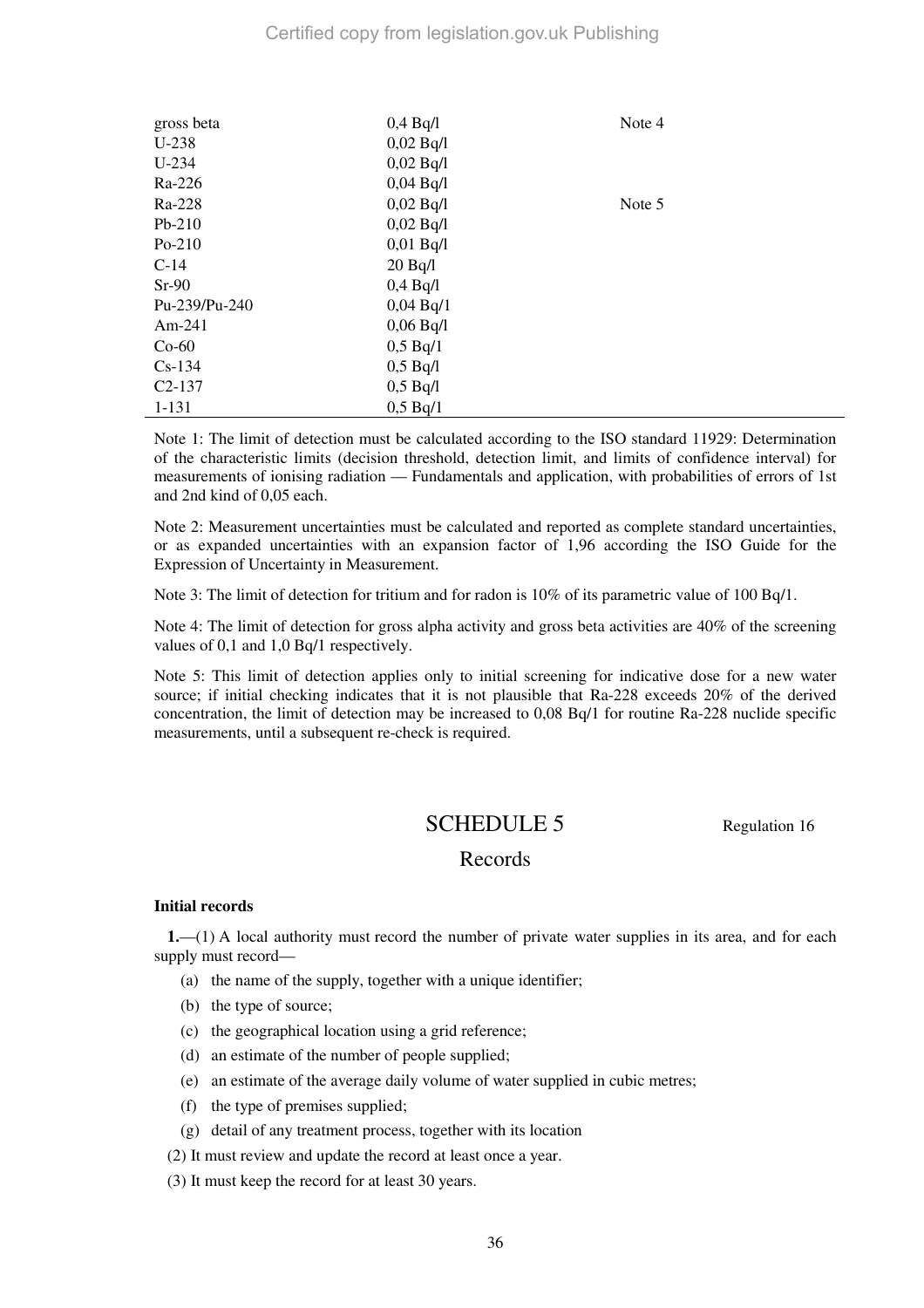### **Additional records**

**2.**—(1) For each supply referred to in paragraph 1(1), the local authority must record, within 28 days of each of the following taking place—

- (a) a plan and description of the supply;
- (b) the monitoring programme for the supply;
- (c) the risk assessment;
- (d) a summary of the results of the risk assessment;
- (e) a summary of the reasons for a decision to reduce or exempt altogether the monitoring of a particular parameter under Part 4 of Schedule 2;
- (f) the date, results and location of any sampling and analysis relating to that supply, and the reason for taking the sample;
- (g) the results of any investigation undertaken in accordance with these Regulations;
- (h) any authorisation;
- (i) any notices served under section 80 of the Act, or regulation 20;
- (j) any action agreed to be taken by any person under these Regulations;
- (k) any request for the local authority to carry out sampling and analysis, undertake a risk assessment or give advice;
- (l) a summary of any advice given in relation to the supply.

(2) It must keep the risk assessment and records of sampling and analysis for at least 30 years, and all other records under this paragraph for at least 5 years.

# SCHEDULE 6 Regulation 23

# Fees

## **Fee**

**1.** The local authority may charge a fee, payable on invoice, for the activities in the following table, and the fee is the reasonable cost of providing the service subject to the following maximum amounts.

| <b>Service</b>                                     |                                  | Maximum fee $(\pounds)$ |
|----------------------------------------------------|----------------------------------|-------------------------|
| Risk assessment (each)<br>assessment):             |                                  |                         |
|                                                    | regulation 9 supply              | 700                     |
|                                                    | regulation 10 and 11 supplies    | 300                     |
| Sampling (each visit) <sup>(1)</sup>               |                                  | 100                     |
| Investigation (each)<br>investigation):            |                                  | 250                     |
| Granting an authorisation (each<br>authorisation): |                                  | 100                     |
| Analysing a sample—                                |                                  |                         |
|                                                    | taken under regulation 10 or 11: | 25                      |
|                                                    | taken during monitoring for      | 110                     |
|                                                    | Group A parameters:              |                         |
|                                                    | taken during monitoring for      | 600                     |
|                                                    | Group B parameters:              |                         |

(1) No fee is payable where a sample is taken and analysed solely to confirm or clarify the results of the analysis of a previous sample.